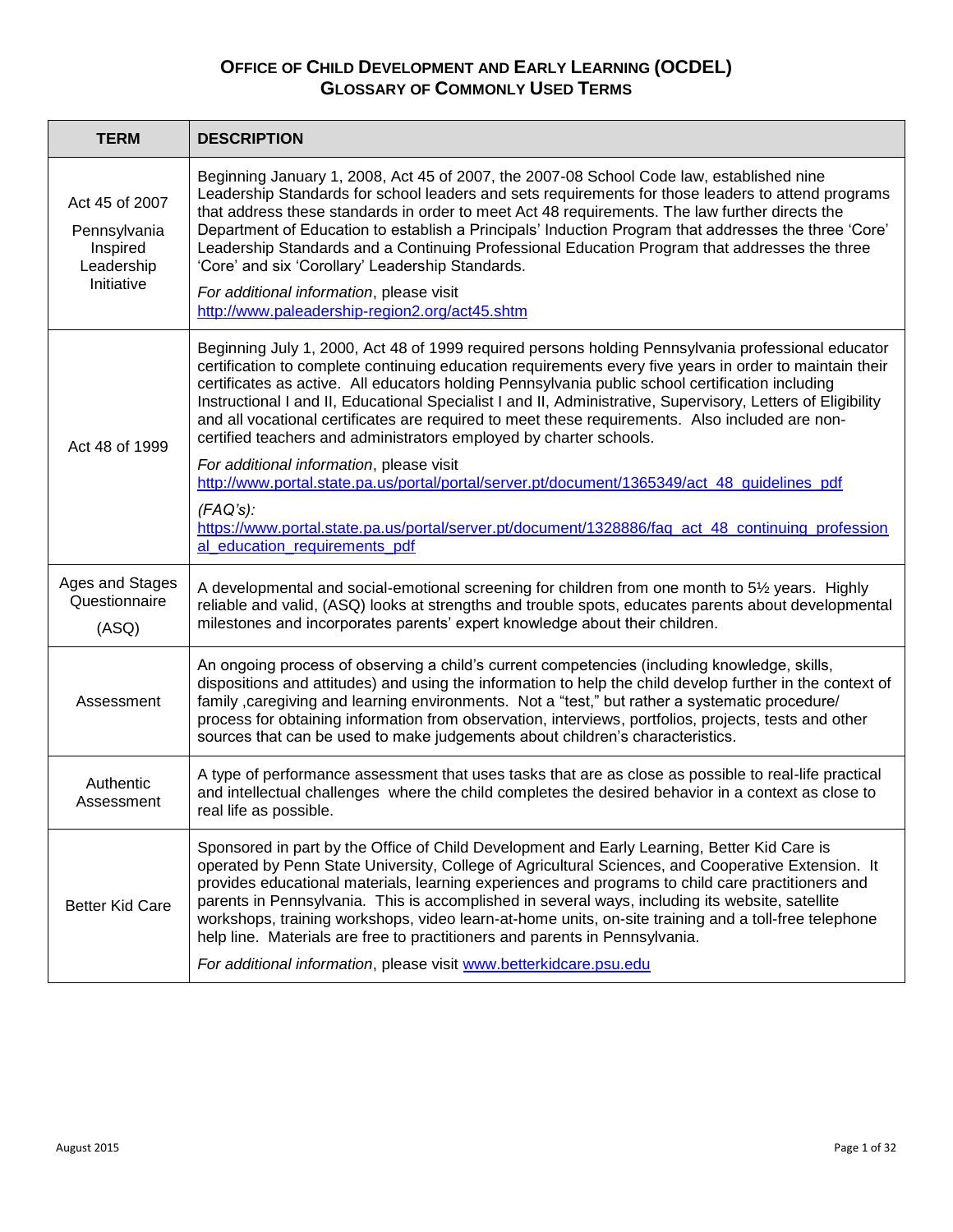| <b>TERM</b>                                                         | <b>DESCRIPTION</b>                                                                                                                                                                                                                                                                                                                                                                                                                                                                                                                                                                                          |
|---------------------------------------------------------------------|-------------------------------------------------------------------------------------------------------------------------------------------------------------------------------------------------------------------------------------------------------------------------------------------------------------------------------------------------------------------------------------------------------------------------------------------------------------------------------------------------------------------------------------------------------------------------------------------------------------|
| Bureau of<br>Certification<br><b>Services</b><br>(BCS)              | An OCDEL bureau which oversees licensing and inspection of child care and acts as an information<br>source on DHS regulations for child care.<br>For additional information, visit<br>http://www.dhs.state.pa.us/dhsorganization/officeofchilddevelopmentandearlylearning/bureauofcertific<br>ationservices/index.htm                                                                                                                                                                                                                                                                                       |
| <b>Bureau of Early</b><br>Intervention<br><b>Services</b><br>(BEIS) | An OCDEL bureau which oversees the Infant/Toddler and Preschool Early Intervention programs and<br>Early Intervention Technical Assistance (EITA). For additional information, visit<br>http://www.dhs.state.pa.us/forchildren/childcareearlylearning/earlyinterventionservices/index.htm                                                                                                                                                                                                                                                                                                                   |
| Bureau of Early<br><b>Learning Services</b><br>(BELS)               | An OCDEL bureau which oversees Pennsylvania Pre-K Counts, Keystone STARS, PA Early<br>Learning Keys to Quality, Head Start Supplemental Assistance Program, and Family Support<br>Programs including home visiting programs.<br>For additional information, visit<br>http://www.dhs.state.pa.us/dhsorganization/officeofchilddevelopmentandearlylearning/bureauofearlyl<br>earningservices/index.htm<br>http://www.dhs.state.pa.us/forchildren/childcareearlylearning/keystonestarsinformationforparents/inde<br>x.htm                                                                                      |
| Bureau of<br>Subsidized Child<br><b>Care Services</b><br>(BSS)      | An OCDEL bureau which oversees Child Care Works and Child Care Information Services (CCIS)<br>with Parent Counseling and Referral Services.<br>For additional information, visit<br>http://www.dhs.state.pa.us/forchildren/childcareearlylearning/childcareworkssubsidizedchildcareprogr<br>am/index.htm                                                                                                                                                                                                                                                                                                    |
| Center for Early<br>Literacy Learning<br>(CELL)                     | A major focus of CELL is technical assistance on early literacy practices for young children birth to 6<br>years of age. The CELL model and approach includes both evidence-based intervention and<br>implementation practices that technical assistance providers can use to promote use of early literacy<br>learning practices for both practitioners and parents. Findings reported in research syntheses of<br>early literacy learning practices and adult learning practices are the foundations for the CELL<br>practices.<br>For additional information, please visit www.earlyliteracylearning.org |
| Certificate of<br>Compliance                                        | A document issued to a legal entity permitting it to operate a specific type of facility or agency, at a<br>given location, for a specified period of time, and according to appropriate departmental program<br>licensure or approval regulations (55 Pa Code §20.4).                                                                                                                                                                                                                                                                                                                                      |
| Certificate of<br>Registration                                      | A document issued by DHS to a legal entity permitting the legal entity to operate a specific type of<br>facility at a specific location for a specific period of time not to exceed two years from the date of<br>issue, according to applicable departmental regulations. A certificate of registration approves the<br>operation of a facility subject to Article X(c) of the Public Welfare Code (62 P.S. §§1070 - 1080; 55<br>Pa Code §3290.4).<br>For additional information, visit http://www.pacode.com/secure/data/055/chapter3290/s3290.4.html                                                     |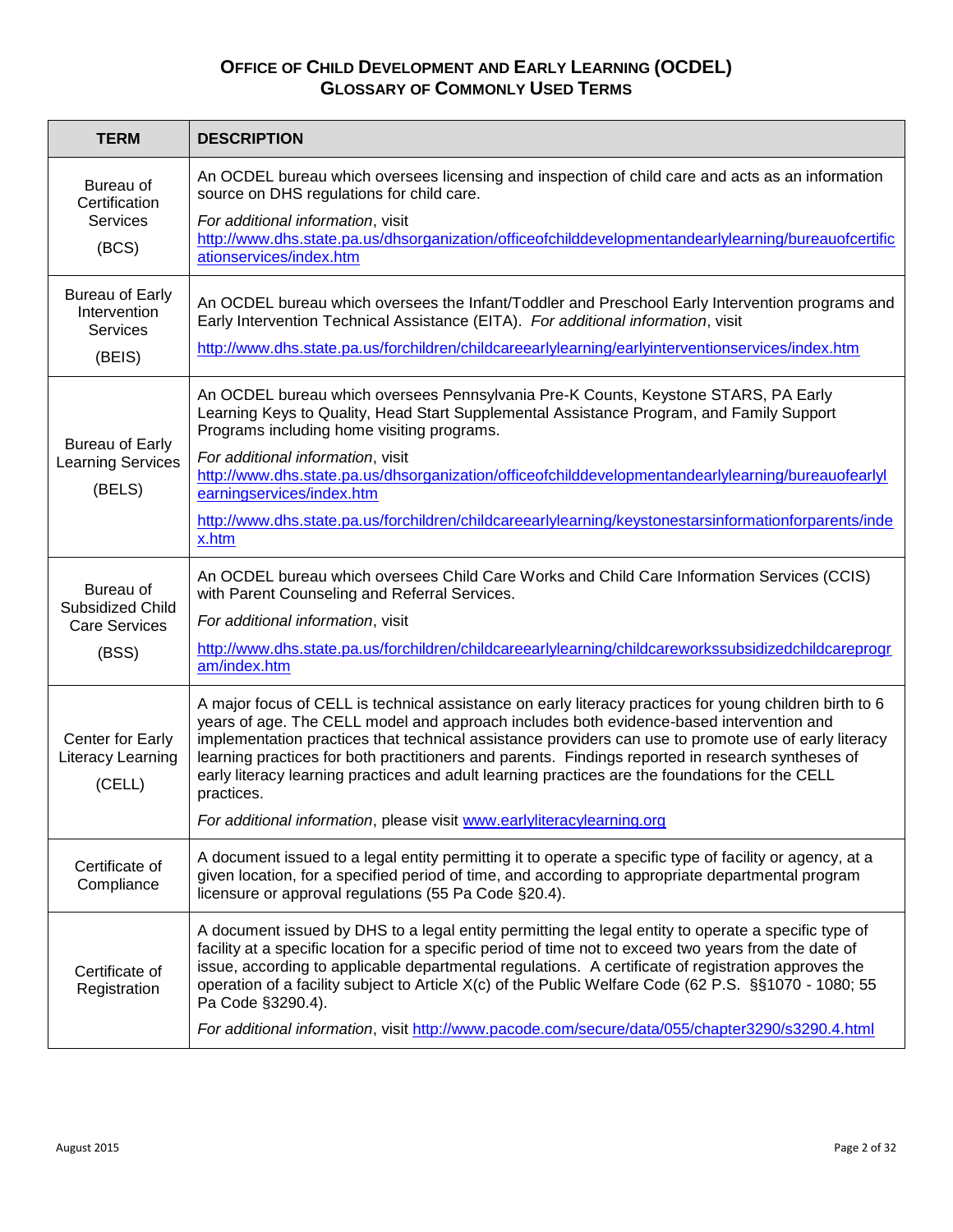| <b>TERM</b>                                                                         | <b>DESCRIPTION</b>                                                                                                                                                                                                                                                                                                                                                                                                                                                                                                                                                                                                |
|-------------------------------------------------------------------------------------|-------------------------------------------------------------------------------------------------------------------------------------------------------------------------------------------------------------------------------------------------------------------------------------------------------------------------------------------------------------------------------------------------------------------------------------------------------------------------------------------------------------------------------------------------------------------------------------------------------------------|
| Chapter 14                                                                          | The state regulations pertaining to the delivery of preschool early intervention and special education<br>services and programs.                                                                                                                                                                                                                                                                                                                                                                                                                                                                                  |
|                                                                                     | For additional information, visit http://www.pacode.com/secure/data/022/chapter14/chap14toc.html                                                                                                                                                                                                                                                                                                                                                                                                                                                                                                                  |
| <b>Child Care Center</b><br>(CCC)                                                   | The premise on which care is provided at any one time for seven or more children unrelated to the<br>operator. The facility must comply with the regulations at 55 Pa Code Chapter 3270 and must have a<br>certificate of compliance from DHS in order to legally operate.<br>For additional information, visit<br>http://www.pacode.com/secure/data/055/chapter3270/chap3270toc.html                                                                                                                                                                                                                             |
| <b>Child Care</b><br>Information<br><b>Services</b><br>(CCIS)                       | CCIS agencies are the hub of child care information. They are local offices based in counties where<br>low-income working families can get assistance with paying for child care. Additionally, they provide<br>families with information on quality child care and personalized child care referrals to child care<br>providers based on specific needs or preferences. Currently there are forty-two local CCIS agencies<br>contracted with Pennsylvania Department of Human Services (DHS).<br>For additional information, visit<br>http://www.dhs.state.pa.us/findfacilsandlocs/childcareinformationservices/ |
| <b>Child Care Works</b><br>(CCW)                                                    | A program that provides subsidized child care services based on yearly family income and work<br>requirements. CCW serves as a welfare prevention program by helping economically-disadvantaged<br>families to work. The program improves productivity and reliability on the job.<br>For additional information, visit<br>http://www.dhs.state.pa.us/forchildren/childcareearlylearning/childcareworkssubsidizedchildcareprogr<br>am/                                                                                                                                                                            |
| Child Day Care                                                                      | Care in lieu of parental care for part of a 24-hour day to children under 16 years of age, away from<br>their own homes (62 P.S. §§1001 and 1070).<br>There are three types of child care facilities under the regulatory authority of DHS: Child Day Care<br>Center, Group Child Care Home and Family Child Care Home.<br>For additional information, visit<br>http://www.pacode.com/secure/data/055/chapter3270/chap3270toc.html                                                                                                                                                                                |
| Child<br>Development<br>Associate<br>Credential<br>(CDA)                            | A national credential awarded to an individual who has demonstrated competence to meet the needs<br>of children and to work with parents and other adults to nurture children's physical, social, emotional,<br>and intellectual growth in a child development framework.<br>For specific CDA requirements, please visit www.cdacouncil.org                                                                                                                                                                                                                                                                       |
| Classroom<br>Assessment<br><b>Scoring System</b><br>(CLASS)                         | The Classroom Assessment Scoring System (CLASS) is a tool for observing and assessing the<br>qualities of interactions among teachers and children in classrooms. There are four CLASS tools for<br>different age levels: Infants (birth - 18 mos.), Toddlers (15 mos. - 36 mos.), Pre-K (3 - 5 years) and<br>$K-12$ .                                                                                                                                                                                                                                                                                            |
| Commonwealth<br>of Pennsylvania<br><b>Access to Social</b><br>Services<br>(COMPASS) | DHS' online application for benefits, including Child Care Works.<br>For additional information, please visit<br>https://www.compass.state.pa.us/compass.web/cmhom.aspx                                                                                                                                                                                                                                                                                                                                                                                                                                           |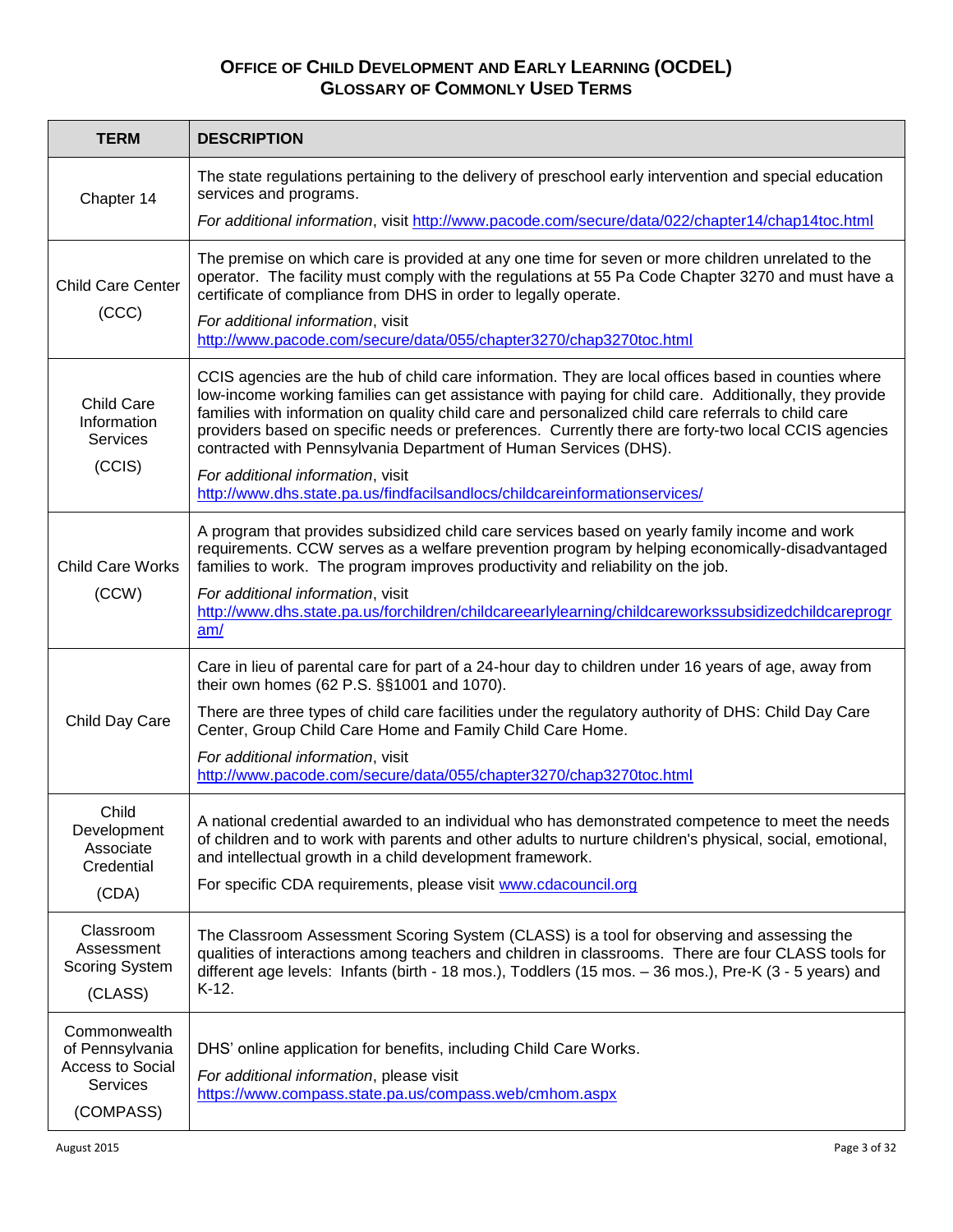| <b>TERM</b>                                      | <b>DESCRIPTION</b>                                                                                                                                                                                                                                                                                                                                                                                                                                                    |
|--------------------------------------------------|-----------------------------------------------------------------------------------------------------------------------------------------------------------------------------------------------------------------------------------------------------------------------------------------------------------------------------------------------------------------------------------------------------------------------------------------------------------------------|
| <b>CONNECT</b><br>Helpline                       | CONNECT is a statewide, toll-free phone number available to parents and others seeking Early<br>Intervention. The CONNECT staff identifies the correct county Early Intervention program or local<br>preschool Early Intervention program and makes referrals on behalf of the family.<br>The CONNECT Helpline number is 1-800-692-7288.                                                                                                                              |
|                                                  |                                                                                                                                                                                                                                                                                                                                                                                                                                                                       |
| Continuing<br><b>Education Units</b><br>(CEU)    | Standard unit of measure used to quantify continuing adult education. One CEU equals ten hours of<br>instruction.                                                                                                                                                                                                                                                                                                                                                     |
|                                                  | For additional information, please visit<br>http://www2.ed.gov/about/offices/list/ous/international/usnei/us/ceu.doc                                                                                                                                                                                                                                                                                                                                                  |
| Continuous                                       | The process of: 1) identifying, describing and analyzing strengths and weaknesses via multiple<br>sources of evidence; 2) establishing a plan with benchmarks, timelines, assigned tasks and<br>responsibilities to improve; 3) testing and implementing solutions; 4) evaluating results and revising<br>the plan. This process requires the view and support of a team of multiple stakeholders.                                                                    |
| Quality<br>Improvement<br>(CQI)                  | Some sources of information used to contribute to the CQI plan may be environment rating scales,<br>individual staff professional development plans, parent and staff program evaluations, certification<br>inspection summaries and action plans from various accreditation processes.                                                                                                                                                                               |
|                                                  | For additional information, visit<br>https://www.pakeys.org/pages/get.aspx?page=CQI                                                                                                                                                                                                                                                                                                                                                                                   |
|                                                  | An essential component to Pennsylvania's professional development system, Pennsylvania's Core<br>Knowledge Competencies for Early Childhood and School-Age Professionals identify a set of content<br>areas that help define the knowledge expectations for professionals in settings within the early<br>childhood education and school-age field.                                                                                                                   |
| Core Knowledge<br>Competencies<br>(CKC)          | These competencies are linked to the learning standards and specify the scope of skills and<br>knowledge that guides those who work with children to facilitate child learning and development and<br>support their partnerships with families.                                                                                                                                                                                                                       |
|                                                  | For additional information, visit<br>https://www.pakeys.org/uploadedContent/Docs/CKC%20and%20Big%20Ideas%20Framework/CKC<br>blackwhite.pdf                                                                                                                                                                                                                                                                                                                            |
| Council on<br>Accreditation                      | The Council on Accreditation (COA) partners with human service organizations worldwide to improve<br>service delivery outcomes by developing, applying, and promoting accreditation standards.                                                                                                                                                                                                                                                                        |
| (COA)                                            | For additional information, please visit www.coanet.org                                                                                                                                                                                                                                                                                                                                                                                                               |
| County<br>Assistance<br><b>Offices</b><br>(CAOs) | Local offices of state government that administer the Temporary Assistance to Needy Families<br>(TANF) program and provide eligibility for Medical Assistance and Supplemental Nutrition Assistance<br>Program. These offices also determine eligibility for Child Care Works child care subsidy for families<br>participating in TANF and SNAP. Families eligible for child care subsidies are electronically<br>transferred to the CCIS for enrollment and payment. |
|                                                  | For additional information, visit<br>http://www.dhs.state.pa.us/findfacilsandlocs/countyassistanceofficecontactinformation/index.htm                                                                                                                                                                                                                                                                                                                                  |
| Cultural<br>Competency                           | Using knowledge and understanding of the diverse cultural, ethnic and racial context of children and<br>families in creating strategies in early childhood and school-age programs, policies and practices.                                                                                                                                                                                                                                                           |
|                                                  | For additional information, visit<br>https://www.pakeys.org/uploadedcontent/docs/Early%20Learning%20Programs/CQI/Cultural%20Co<br>mpetence.pdf                                                                                                                                                                                                                                                                                                                        |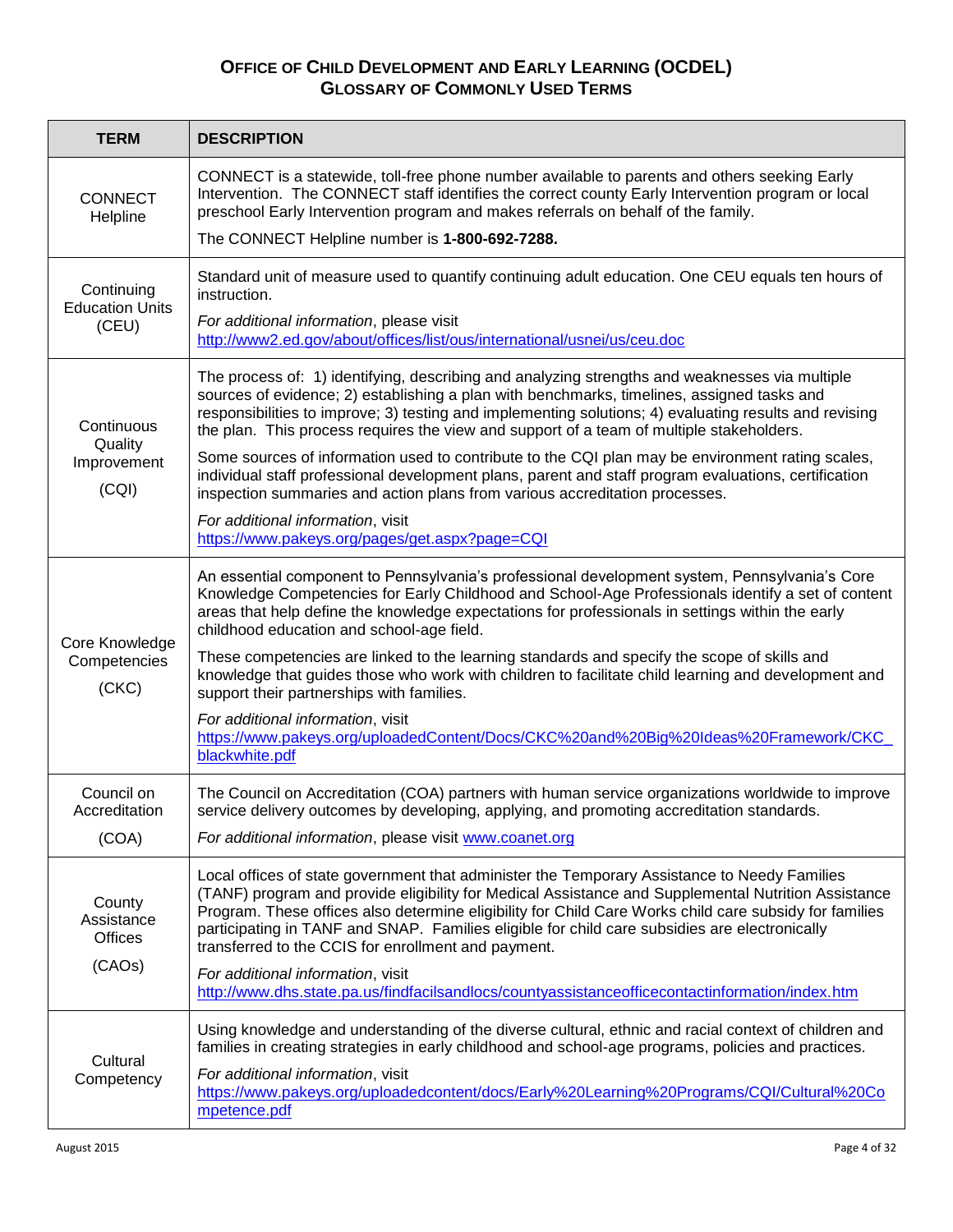| <b>TERM</b>                                                                                | <b>DESCRIPTION</b>                                                                                                                                                                                                                                                                                                                                                                                                                                                                                                                                                                                             |
|--------------------------------------------------------------------------------------------|----------------------------------------------------------------------------------------------------------------------------------------------------------------------------------------------------------------------------------------------------------------------------------------------------------------------------------------------------------------------------------------------------------------------------------------------------------------------------------------------------------------------------------------------------------------------------------------------------------------|
| Curriculum                                                                                 | A body of material that defines the content to be taught and the methods to be used. Information<br>organized on a specific topic; a set of topic-specific information created for a defined group.                                                                                                                                                                                                                                                                                                                                                                                                            |
| Developmentally<br>Appropriate<br>Practice                                                 | A framework of principles and guidelines for best practice in the care and education of young<br>children, birth through age 8, which is grounded both in the research on how young children develop<br>and learn and in what is known about education effectiveness.                                                                                                                                                                                                                                                                                                                                          |
| (DAP)                                                                                      | For more information, visit www.naeyc.org/DAP                                                                                                                                                                                                                                                                                                                                                                                                                                                                                                                                                                  |
| Division of<br>Regulatory<br>Administration<br>(DRA)                                       | DRA is a division within OCDEL's Bureau of Certification Services that is responsible for planning,<br>developing, implementing, analyzing, coordinating, monitoring and evaluating regulation, policy<br>procedures and operations relating to the certification and registration of child care facilities.                                                                                                                                                                                                                                                                                                   |
| Early Care &<br>Education<br>(ECE)                                                         | Quality early learning which impacts children's intellectual, social, and emotional development.<br>ECE focuses on children from birth through transition to kindergarten.                                                                                                                                                                                                                                                                                                                                                                                                                                     |
| Early Childhood<br>Education<br>(ECE)                                                      | Early childhood education (ECE) is a branch of education theory which relates to the teaching of<br>young children (formally and informally) from birth up until the age of about eight.                                                                                                                                                                                                                                                                                                                                                                                                                       |
| Early Childhood<br>Education<br>Educator<br>(ECEE)                                         | As defined by the United States Department of Education: Includes programs and individuals that<br>Early Childhood Educator means any professional working in Early Learning and Development<br>Programs, including but not limited to center-based and family child care providers, infant and toddler<br>specialists, early intervention specialists and early childhood special educators, home visitors, related<br>service providers, administrators, Head Start teachers, Early Head Start teachers, preschool and<br>other teachers, teacher assistants, family service staff, and health coordinators. |
| Early Childhood<br>Education<br>Linkage Systems<br>(ECELS)                                 | Operated by the PA Chapter of the American Academy of Pediatrics (PA AAP) and provides<br>consultation to the Office of Child Development and Early Learning (OCDEL) and practitioners in the<br>field regarding national best practices for health and safety in child care settings.<br>For additional information, visit http://www.ecels-healthychildcarepa.org/                                                                                                                                                                                                                                           |
| Early Childhood<br>Environment<br>Rating Scale -<br>Revised<br>(ECERS-R)                   | Designed to assess group early learning programs serving children 36 months through entrance to 1 <sup>st</sup><br>grade. The ECERS-R is one of four environment rating scales. The scale evaluates: Physical<br>Environment; Basic Care; Curriculum; Interaction; Program Structure; and Supports for Parents and<br>Staff.<br>For additional information, please visit<br>http://www.pakeys.org/uploadedContent/Docs/STARS/7 15%20GS%20PA%20Position%20Stateme<br>nts%20for%20the%20ECERS-R.pdf<br>http://www.pakeys.org/pages/get.aspx?page=Programs_STARS_ERS                                              |
| Early Childhood<br>Environment<br>Rating Scale -<br>3 <sup>rd</sup> Edition<br>$(ECERS-3)$ | The ECERS-3 is a new version of the ECERS tool, which better reflects current research around high<br>quality expectations for best practices in teacher-child interactions, individualized instruction, literacy<br>and math for preschool age children.                                                                                                                                                                                                                                                                                                                                                      |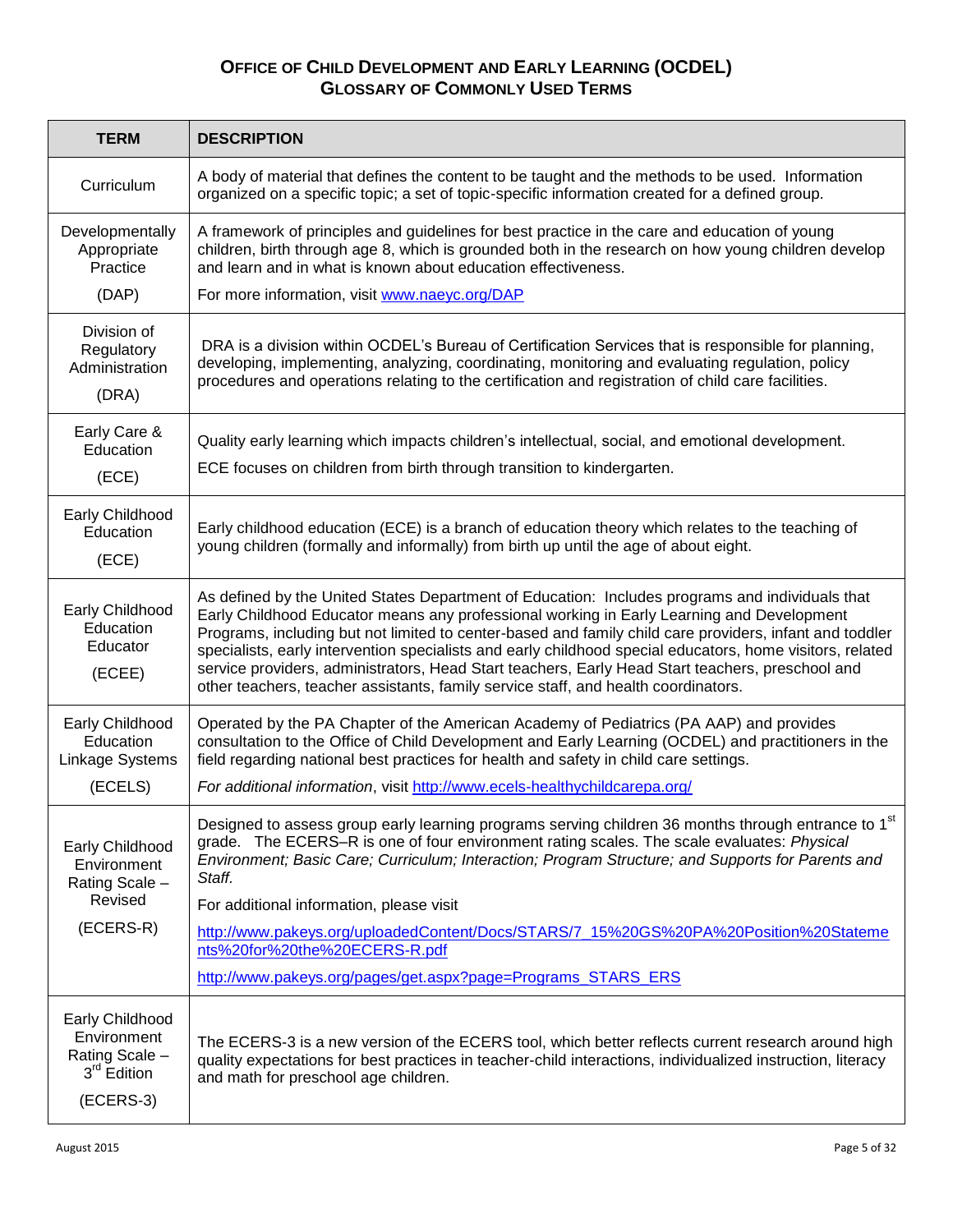| <b>TERM</b>                                                       | <b>DESCRIPTION</b>                                                                                                                                                                                                                                                                                                                                                                                                                                                                                                                                                                                                                                                  |
|-------------------------------------------------------------------|---------------------------------------------------------------------------------------------------------------------------------------------------------------------------------------------------------------------------------------------------------------------------------------------------------------------------------------------------------------------------------------------------------------------------------------------------------------------------------------------------------------------------------------------------------------------------------------------------------------------------------------------------------------------|
| Early Childhood<br>Executive<br>Leadership<br>(ECEL)<br>Institute | A program which focuses on what early childhood leaders and educators need to know and be able<br>to do in order to understand and connect the variety of systems serving children (birth to grade 4) and<br>to ensure instructional improvements that will lead to student growth in cognitive, social, emotional,<br>and attention areas.<br>For additional information, visit<br>http://www.pakeys.org/uploadedcontent/docs/Early%20Learning%20Programs/CQI/ECE%20Ex%20L                                                                                                                                                                                         |
|                                                                   | eadership.pdf                                                                                                                                                                                                                                                                                                                                                                                                                                                                                                                                                                                                                                                       |
| Early Childhood                                                   | A project designed to assist early care and education programs in meeting the social and emotional<br>needs of children who exhibit challenging behaviors in the classroom.                                                                                                                                                                                                                                                                                                                                                                                                                                                                                         |
| <b>Mental Health</b><br>Consultation<br>Project<br>(ECMH)         | The projects goals are to: 1) reduce the number of children expelled from early care and education<br>settings due to behavioral issues, 2) increase understanding of social and emotional development<br>and its impact on educational success, and 3) link and bridge systems and services on behalf of a<br>child, family, and program.                                                                                                                                                                                                                                                                                                                          |
|                                                                   | For additional information, visit https://www.pakeys.org/pages/get.aspx?page=Programs_ECMH                                                                                                                                                                                                                                                                                                                                                                                                                                                                                                                                                                          |
| Early Childhood<br>Program to<br>Program<br>Articulation          | A seamless transfer of an ECE associate degree program that contains a 30 credit early childhood<br>professional Program Articulation studies curriculum aligned with NAEYC Associate Degree<br>Standards and PDE PK-4 core competencies, into a PK-4 certificate program with 54 or more credits<br>counted towards graduation.                                                                                                                                                                                                                                                                                                                                    |
| $(EC-P2P)$                                                        | For additional information, visit<br>http://www.pakeys.org/pages/get.aspx?page=EarlyLearning_HigherEd                                                                                                                                                                                                                                                                                                                                                                                                                                                                                                                                                               |
| Early<br>Intervention<br>(EI)                                     | Supports and services for infants, toddlers and preschool age children with developmental delays or<br>disabilities and their families/caregivers so that they may help the child grow and develop. Early<br>Intervention embeds supports and services within the learning opportunities that exist in the child's<br>typical routines and within the home and community activities and/or early education program.<br>Through a unique collaboration between the Departments of Education and Human Services, the<br>Office of Child Development and Early Learning administer the Early Intervention Program for eligible<br>infants, toddlers, and preschoolers. |
|                                                                   | For additional information, visit<br>http://www.dhs.state.pa.us/forchildren/childcareearlylearning/earlyinterventionservices/index.htm                                                                                                                                                                                                                                                                                                                                                                                                                                                                                                                              |
| Early Intervention<br>Technical<br>Assistance<br>(EITA)           | Provides statewide training and technical assistance on behalf of the Office of Child Development<br>and Early Learning. The primary recipients of EITA training and technical assistance are the infant<br>toddler and preschool early intervention programs that provide supports and services to children birth<br>to school age with developmental delays or disabilities and their families. EITA is part of the<br>Pennsylvania Training and Technical Assistance Network (PaTTAN).<br>For additional information, visit http://www.eita-pa.org/                                                                                                              |
|                                                                   | The purpose of this Council is to plan for the expansion of effective early learning and development                                                                                                                                                                                                                                                                                                                                                                                                                                                                                                                                                                |
| <b>Early Learning</b><br>Council<br>(ELC)                         | services for young children and their families, and make recommendations to ensure the plans are<br>implemented successfully. The Council is responsible for coordinating the delivery of Federal and<br>Commonwealth programs designed to serve young children from birth through their entry into school,<br>and to ensure a smooth transition for those children into K-12 education and other programs serving<br>older children.                                                                                                                                                                                                                               |
|                                                                   | For additional information, visit https://www.pakeys.org/pages/get.aspx?page=EarlyLearning_OCDEL                                                                                                                                                                                                                                                                                                                                                                                                                                                                                                                                                                    |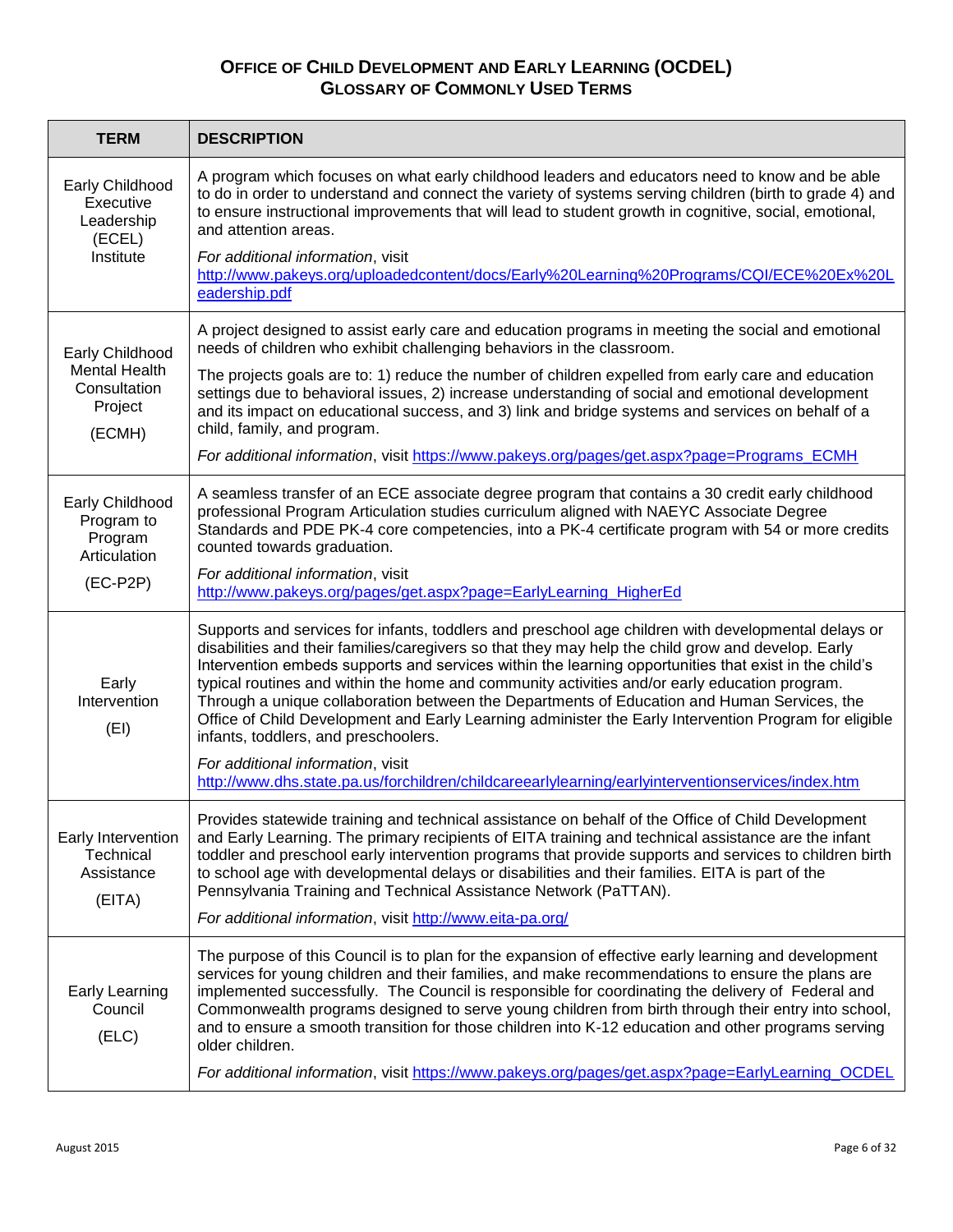| <b>TERM</b>                                                                                       | <b>DESCRIPTION</b>                                                                                                                                                                                                                                                                                                                                                                                                                                                                                            |
|---------------------------------------------------------------------------------------------------|---------------------------------------------------------------------------------------------------------------------------------------------------------------------------------------------------------------------------------------------------------------------------------------------------------------------------------------------------------------------------------------------------------------------------------------------------------------------------------------------------------------|
| <b>Early Learning</b><br>Outcomes<br>Reporting<br>(ELOR)                                          | Early Learning Outcomes Reporting links high quality learning standards with assessment and<br>instruction for children birth through transition to kindergarten. Child outcomes reported to the state<br>consist of outcomes that align to specific Pennsylvania (PA) Early Learning Standards. The specific<br>standards chosen within the outcomes framework represent those standards which most directly<br>predict later school success and align with Learning Standards for Early Childhood.          |
|                                                                                                   | Within the framework of outcomes reporting, PA early learning programs select an OCDEL approved<br>vendor assessment instrument. Outcomes from the selected tool are translated into age-specific<br>Early Learning Outcomes reporting frameworks within the PELICAN system based.                                                                                                                                                                                                                            |
| English Language<br>Learners<br>(ELL)                                                             | A term used to refer to those children and their families who rely on a second or other language.                                                                                                                                                                                                                                                                                                                                                                                                             |
| English Language<br>Learners Tool Kit                                                             | Research-based information, guidelines, and principles for early learning professionals to promote<br>culturally competent practice in working with those families who rely on a second or other language.<br>For additional information, visit https://www.pakeys.org/pages/get.aspx?page=ELLToolkit                                                                                                                                                                                                         |
| Environment<br><b>Rating Scales</b><br>(ERS)<br>Environment<br><b>Rating System</b><br>Assessment | General term used to refer to assessment tools used to measure the quality of early childhood and<br>school-age programs. There are four environment rating scales: Infant/Toddler, Early Childhood,<br>School-Age and Family Child Care. Each scale evaluates: Physical Environment; Basic Care;<br>Curriculum; Interaction; Schedule and Program Structure; and Supports for Parent and Staff.<br>For additional information, please visit<br>https://www.pakeys.org/pages/get.aspx?page=Programs_STARS_ERS |
| <b>Executive Review</b><br><b>Process</b><br>(ERP)                                                | This protocol creates a streamlined process for the Executive review and approval of documents to<br>assure a common understanding of who must review and approve documents and the associated<br>timeframes for this review.                                                                                                                                                                                                                                                                                 |
| Family-Centered                                                                                   | Refers to a child's services and/or supports which are based upon the strengths and needs,<br>concerns, priorities, and resources as identified by the child's family. Services and supports are<br>designed to respect the family's concerns, interests, values, and priorities.                                                                                                                                                                                                                             |
| <b>Family Child Care</b><br>Environment<br>Rating Scale -<br>Revised<br>(FCCERS-R)                | Designed to assess family child care programs, the FCCERS is one of four environment rating<br>scales. The scale has evaluates: Physical Environment; Basic Care; Curriculum; Interaction;<br>Schedule and Program Structure; and Supports for Parent and Staff.<br>For additional information, please visit<br>http://www.pakeys.org/pages/get.aspx?page=Programs STARS ERS                                                                                                                                  |
| <b>Family Child</b><br>Care Home<br>(FCCH)                                                        | A home other than the child's own home, operated for profit or not-for-profit, in which child day care is<br>provided at any one time to 4, 5, or 6 children unrelated to the operator. A family child day care<br>home must comply with the regulations at 55 Pa Code Chapter 3290 and must have a certificate of<br>registration from DHS in order to legally operate.<br>For additional information, please visit                                                                                          |
|                                                                                                   | https://www.portal.state.pa.us/portal/server.pt/document/1223414/manual_-<br>getting started in family child care pre-registration orientation workshop pdf                                                                                                                                                                                                                                                                                                                                                   |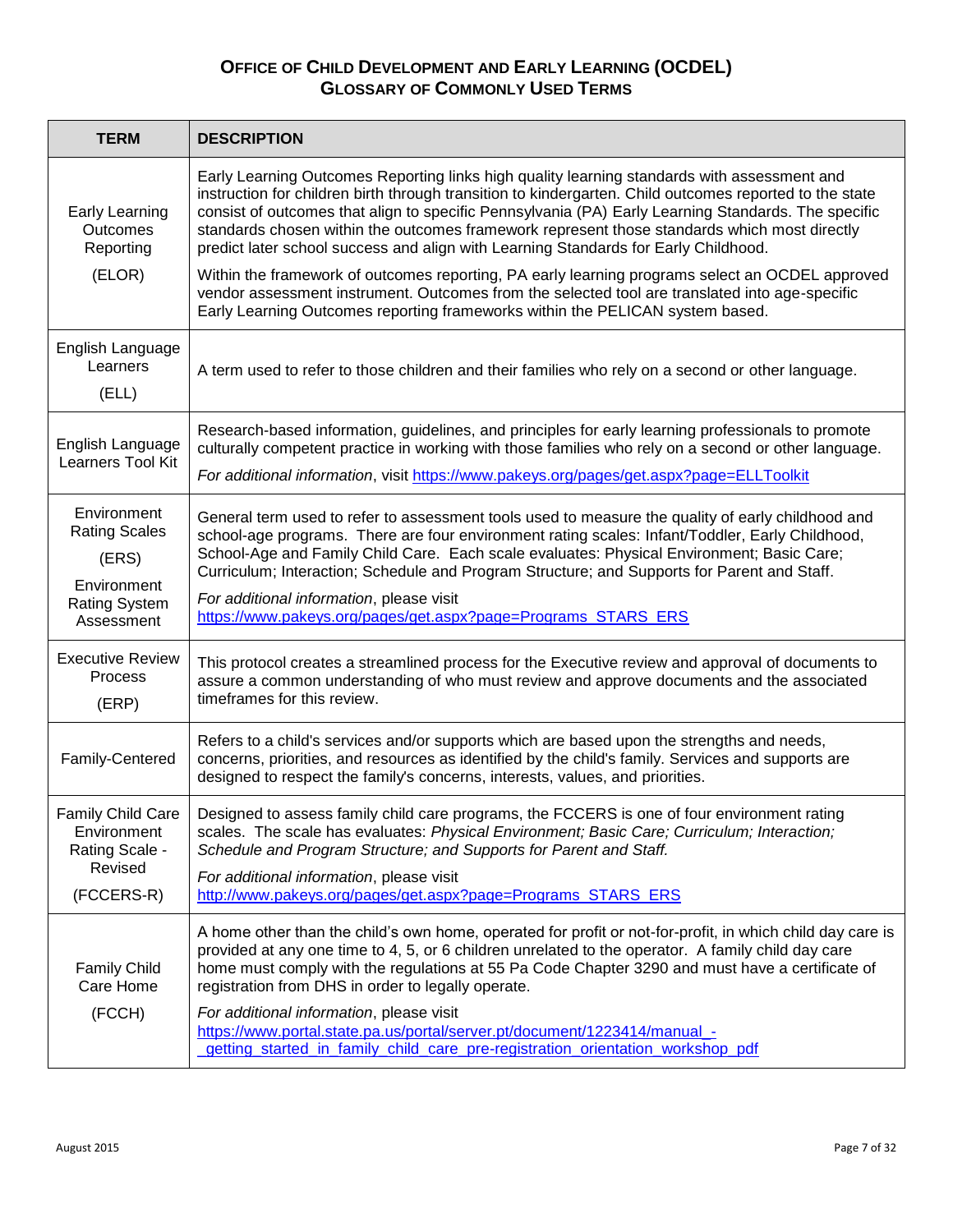| <b>TERM</b>                                                          | <b>DESCRIPTION</b>                                                                                                                                                                                                                                                                                                                                                                                                                                                                                                                                                                                  |
|----------------------------------------------------------------------|-----------------------------------------------------------------------------------------------------------------------------------------------------------------------------------------------------------------------------------------------------------------------------------------------------------------------------------------------------------------------------------------------------------------------------------------------------------------------------------------------------------------------------------------------------------------------------------------------------|
| <b>Family Support</b><br>Programs                                    | Programs supported by OCDEL which include Nurse-Family Partnership, Parent-Child Home<br>Program and Children's Trust Fund.<br>For additional information, please visit<br>http://ppt-elect.center-school.org/providers/304/SLIDES-Home-Visiting-06-20-2014.pdf                                                                                                                                                                                                                                                                                                                                     |
| <b>Family Survey</b>                                                 | An annual opportunity for family members to provide valuable input on OCDEL programs. Input is<br>used to guide OCDEL's continuous program improvement efforts statewide and to satisfy federal<br>requirements regarding collecting and acting upon family indicators of satisfaction for early<br>intervention.                                                                                                                                                                                                                                                                                   |
| Full-Day<br>Kindergarten                                             | A program which provides children with at least a 5-hour school day for a minimum of 180 days or<br>900 hours per year, during which children are transported to and from school, fed a hot lunch and<br>participate in special subjects such as Art, Physical Education and Music.                                                                                                                                                                                                                                                                                                                 |
| Group Child Care<br>Home<br>(GCCH)                                   | Premises in which care is provided at one time for more than 6 but fewer than 16 older school-aged<br>children (see §3280.4, relating to definitions) or more than 6 but fewer than 13 children of another<br>age level who are unrelated to the operator. The term includes a facility located in a residence or<br>another premise. A GCCH must comply with the regulations at 55 Pa Code Chapter 3280 and have<br>a DHS certificate of compliance in order to legally operate.<br>For additional information, please visit<br>http://www.pacode.com/secure/data/055/chapter3280/chap3280toc.html |
| <b>Head Start</b><br>(HS)<br>and<br><b>Early Head Start</b><br>(EHS) | Head Start promotes the school readiness of young children from low-income families through<br>agencies in their local community. Head Start and Early Head Start programs support the mental,<br>social, and emotional development of children from birth to age 5. In addition to education services,<br>programs provide children and their families with health, nutrition, social, and other services. Head<br>Start services are responsive to each child and family's ethnic, cultural, and linguistic heritage.                                                                             |
|                                                                      | Head Start and Early Head Start are federally funded programs that provide comprehensive early<br>childhood services to children up to 100 percent of the Federal Poverty Level. Head Start focuses on<br>serving 3- and 4-year-old children. The Early Head Start program serves pregnant women and<br>families with children 0-3 years old.                                                                                                                                                                                                                                                       |
|                                                                      | For additional information, please visit<br>https://www.pakeys.org/pages/get.aspx?page=Programs HeadStart<br>http://paheadstart.org/                                                                                                                                                                                                                                                                                                                                                                                                                                                                |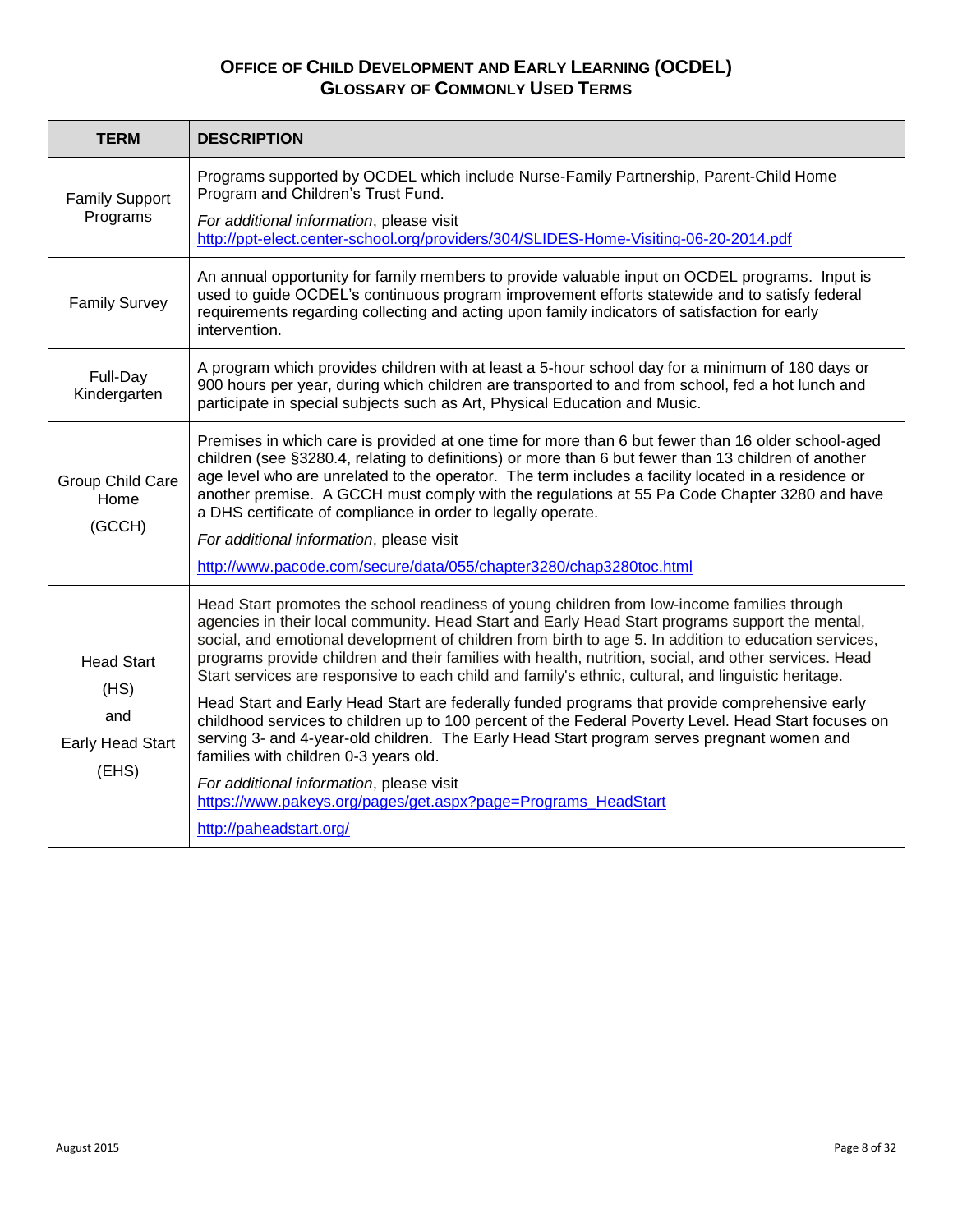| <b>TERM</b>                                                                | <b>DESCRIPTION</b>                                                                                                                                                                                                                                                                                                                                                                                                                                                                                                                                                                                                                                                   |
|----------------------------------------------------------------------------|----------------------------------------------------------------------------------------------------------------------------------------------------------------------------------------------------------------------------------------------------------------------------------------------------------------------------------------------------------------------------------------------------------------------------------------------------------------------------------------------------------------------------------------------------------------------------------------------------------------------------------------------------------------------|
| <b>Head Start</b><br>Supplemental<br>Assistance<br>Program                 | This program, for existing Head Start grantees, provides state funds to supplement federal<br>allocations to expand high quality pre-kindergarten Head Start services for eligible children<br>throughout Pennsylvania. Head Start Programs may enroll additional three or four year old children<br>and/or expand full day and full year service opportunities for children and families.                                                                                                                                                                                                                                                                           |
| (HSSAP)                                                                    | For additional information, please visit<br>https://www.pakeys.org/pages/get.aspx?page=Programs_HeadStart                                                                                                                                                                                                                                                                                                                                                                                                                                                                                                                                                            |
| I am Moving,<br>I am Learning                                              | A proactive approach for addressing childhood obesity in children. IMIL seeks to increase moderate<br>to vigorous physical activity every day, improve the quality of movement activities intentionally<br>planned and facilitated by adults, and promote healthy food choices every day.                                                                                                                                                                                                                                                                                                                                                                            |
| (IMIL)                                                                     | For additional information, please visit<br>http://eclkc.ohs.acf.hhs.gov/hslc/tta-system/health/healthy-active-living/imil/lamMovinglam.htm                                                                                                                                                                                                                                                                                                                                                                                                                                                                                                                          |
| Independent<br>Regulatory<br>Review<br>Commission<br>(IRRC)                | Passed by the General Assembly in 1982, the Regulatory Review Act established the Independent<br>Regulatory Review Commission (IRRC) with a mission to review regulations to make certain that the<br>agency has the statutory authority to enact the regulation and determine whether the regulation is<br>consistent with legislative intent. IRRC then considers economic impact, public health and safety,<br>reasonableness, and clarity. The Commission also acts as a clearinghouse for complaints,<br>comments, and other input from the General Assembly and the public regarding not only proposed<br>and final regulation, but also existing regulations. |
|                                                                            | For additional information, please visit http://www.irrc.state.pa.us/                                                                                                                                                                                                                                                                                                                                                                                                                                                                                                                                                                                                |
| Individualized<br>Education<br>Program<br>(IEP)                            | A plan that documents and guides the preschool early intervention and special education process for<br>children with developmental delays and disabilities and their families; as well as students with<br>disabilities up to age 21. It contains information about individual strengths and needs, educational<br>and family goals, strategies and services necessary to facilitate a child or student's development and<br>learning, with the participation of the family.                                                                                                                                                                                         |
| Individualized<br><b>Family Service</b><br>Plan<br>(IFSP)                  | A written plan for providing early intervention services for an infant or toddler with a developmental<br>delay or disability and their family. The plan contains information on the child's individual strengths<br>and needs, family goals, strategies and services necessary to facilitate the infant's or toddler's<br>development and learning, with the participation of the family.                                                                                                                                                                                                                                                                           |
| Individual<br>Professional<br>Development<br>Plan<br>(IPDP)                | The Individual Professional Development Plan is the summary of decisions made related to<br>professional development goals. These goals are determined in multiple ways including the<br>completion of the Big Ideas Essential Questions Framework, individual educational goals (e.g.)<br>college courses) and through the review of program goals (LIS, ERS, Health & Safety checklist, etc.)<br>Individuals are expected to complete their individual self-assessment in the PA Keys to Quality                                                                                                                                                                   |
|                                                                            | Professional Development Registry.                                                                                                                                                                                                                                                                                                                                                                                                                                                                                                                                                                                                                                   |
|                                                                            | For additional information, please visit<br>https://www.pakeys.org/uploadedContent/Docs/CKC%20and%20Big%20Ideas%20Framework/36124<br>Big_Ideas_.pdf                                                                                                                                                                                                                                                                                                                                                                                                                                                                                                                  |
| Individuals with<br><b>Disabilities</b><br>Education<br>Improvement<br>Act | The federal law that governs the provision of early intervention and special education services and<br>the rights of parents of a child with a disability.<br>For additional information, please visit http://idea.ed.gov/                                                                                                                                                                                                                                                                                                                                                                                                                                           |
| (IDEA)                                                                     |                                                                                                                                                                                                                                                                                                                                                                                                                                                                                                                                                                                                                                                                      |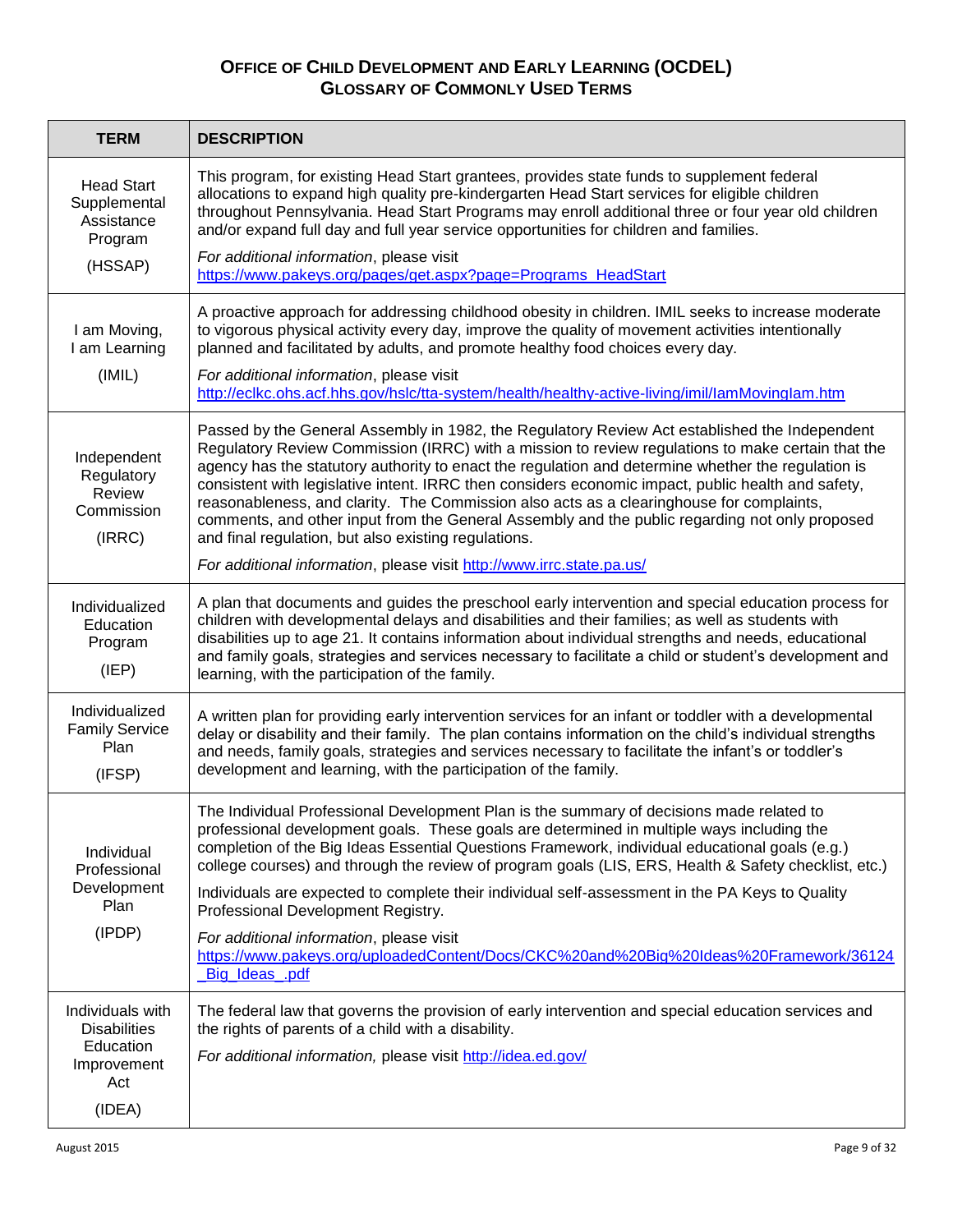| <b>TERM</b>                                                                                 | <b>DESCRIPTION</b>                                                                                                                                                                                                                                                                                                                                                                                                                                                                                                                                                                                                                                                                                                                                                              |
|---------------------------------------------------------------------------------------------|---------------------------------------------------------------------------------------------------------------------------------------------------------------------------------------------------------------------------------------------------------------------------------------------------------------------------------------------------------------------------------------------------------------------------------------------------------------------------------------------------------------------------------------------------------------------------------------------------------------------------------------------------------------------------------------------------------------------------------------------------------------------------------|
| <b>Infant Toddler</b><br>Environment<br>Rating Scale -<br>Revised<br>$(ITERS-R)$            | Designed to assess group programs serving children from birth to 36 months of age, the ITERS-R is<br>one of four environment rating scales. The scale evaluates: Physical Environment; Basic Care;<br>Curriculum; Interaction; Schedule and Program Structure; and Supports for Parent and Staff.<br>For additional information, please visit<br>http://www.pakeys.org/pages/get.aspx?page=Programs_STARS_ERS                                                                                                                                                                                                                                                                                                                                                                   |
| Inspection<br>Summary<br>(IS)                                                               | When an inspection is conducted at a child care facility that is certified or registered, DHS records the<br>results as this document. It is the document on which regulatory noncompliance is cited, correction is<br>required, a plan to correct noncompliance is submitted and correction is documented (see 55 Pa<br>Code §§20.52 and 20.71(3) and (4); 55 Pa Code §3290.12(a) and (c) (1) and (2)).                                                                                                                                                                                                                                                                                                                                                                        |
| Keystone Color<br>Me Healthy                                                                | A curriculum for children four and five years of age, their parents, and teachers that provides fun,<br>innovative, interactive learning opportunities on physical activity and healthy eating.<br>For additional information, please visit http://www.panen.org/keystone-kids-go-colorful                                                                                                                                                                                                                                                                                                                                                                                                                                                                                      |
| <b>Keystone STARS</b><br>(STARS)                                                            | Keystone STARS, a tiered quality rating and improvement system, is a system of continuous quality<br>improvement for child care and other early learning providers. Keystone STARS is an initiative of the<br>Office of Child Development and Early Learning to improve, support and recognize quality child care<br>and early learning programs in Pennsylvania.<br>For additional information, please visit<br>https://www.pakeys.org/pages/get.aspx?page=Programs_STARS                                                                                                                                                                                                                                                                                                      |
| <b>Keystone STARS</b><br><b>Core Professional</b><br>Development<br><b>Series</b><br>(CPDS) | The Keystone STARS Core Professional Development Series includes professional development<br>designed to meet specific needs of Keystone STARS practitioners under the Keystone STARS<br>Performance Standards.<br>The Keystone STARS Core Professional Development Series consists of the following: Foundations<br>of the Environment Rating Scales, Early Childhood Environment Rating Scale (ECERS-R), Infant/<br>Toddler Environment Rating Scale (ITERS-R), School-Age Environment Rating Scale (SACERS),<br>Family Child Care Rating Scale for Home-Based Child Care Practitioners (FCCERS), Core<br>Knowledge Competencies and Big Ideas Framework.<br>For additional information, please visit<br>https://www.pakeys.org/pages/get.aspx?page=Programs_STARS_PD         |
| <b>Keystone STARS</b><br>Education<br>and<br><b>Retention Award</b><br>(ERA)                | The intent of the Keystone STARS ERA is to provide annual financial awards to highly qualified<br>directors and/or teaching staff who have attained specialized degrees, credentials, and credit-based<br>professional development in content areas that correspond to the age and developmental needs of<br>the children being served. A further intent of the ERA is to assist providers in establishing a stable<br>workforce as they work toward higher levels of quality by reducing turnover and improving the<br>education of teaching staff. To be eligible, a provider must meet site-specific requirements as well as<br>staff-specific requirements.<br>For additional information, please visit<br>https://www.pakeys.org/pages/get.aspx?page=Programs_STARS_Grants |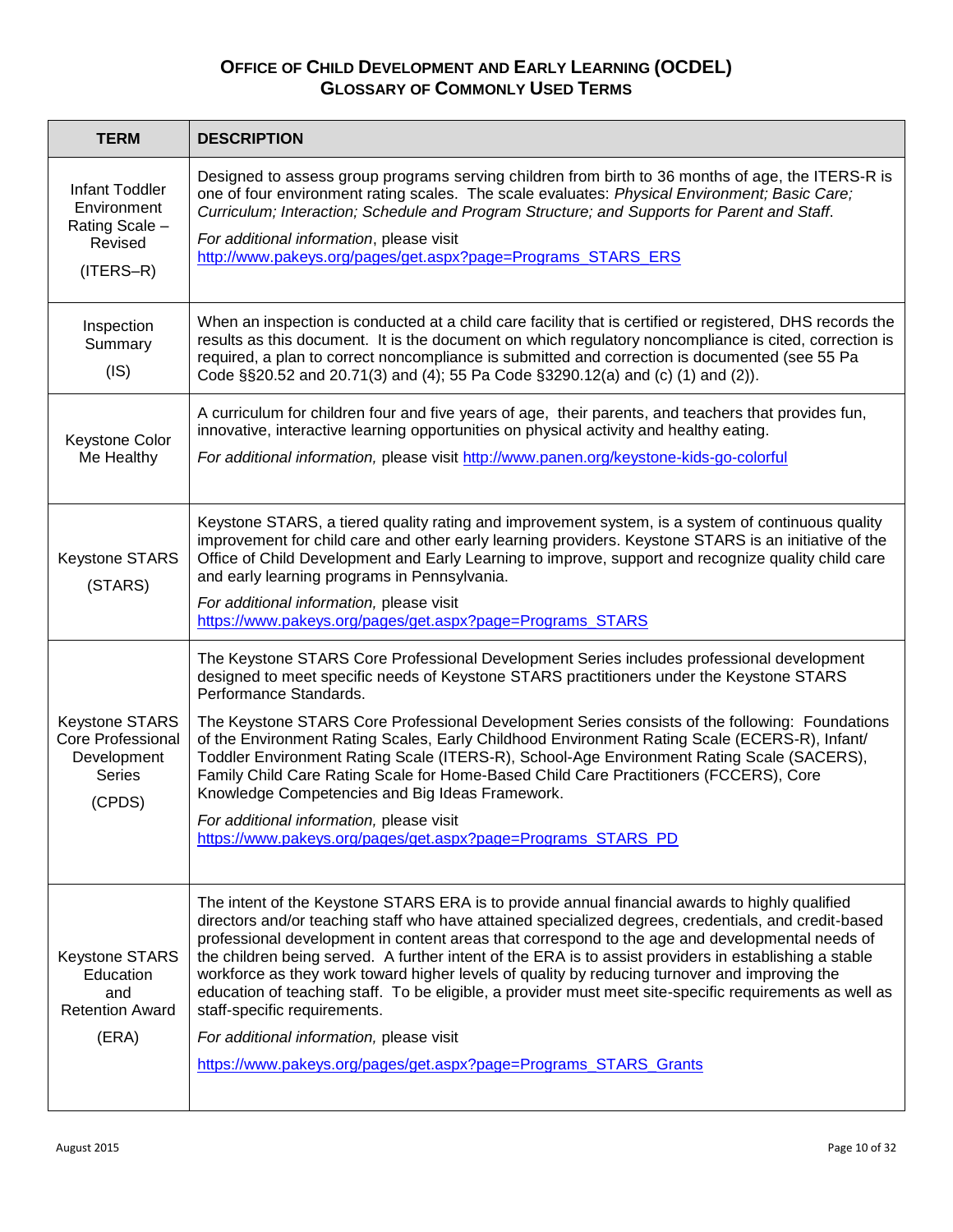| <b>TERM</b>                                                          | <b>DESCRIPTION</b>                                                                                                                                                                                                                                                                                                                                                                                                                                                                                                                                                                               |
|----------------------------------------------------------------------|--------------------------------------------------------------------------------------------------------------------------------------------------------------------------------------------------------------------------------------------------------------------------------------------------------------------------------------------------------------------------------------------------------------------------------------------------------------------------------------------------------------------------------------------------------------------------------------------------|
| Keystone STARS<br><b>Merit Grant</b>                                 | The purpose of STARS Merit Grants are to assist eligible STARS participating providers in continually<br>improving the quality of their early learning and school-age programs to achieve a STAR 2 or higher<br>rating. The grant must be used for site-specific quality improvement; however, there are parameters<br>set regarding what Merit Grants can be used for.                                                                                                                                                                                                                          |
|                                                                      | For additional information, please visit                                                                                                                                                                                                                                                                                                                                                                                                                                                                                                                                                         |
|                                                                      | https://www.pakeys.org/pages/get.aspx?page=Programs_STARS_Grants                                                                                                                                                                                                                                                                                                                                                                                                                                                                                                                                 |
| <b>Keystone STARS</b><br><b>Rising STARS</b><br><b>Support Grant</b> | The intent of the Keystone STARS Rising STARS Support Grant is to assist STAR Designated<br>Practitioners in achieving a higher STAR designation. Providing financial supports to providers<br>serving vulnerable, at-risk children is one strategy implemented by OCDEL to promote continuous<br>quality improvement. The intent of the Rising STARS Support Grant is to assist STAR 1 designated<br>providers in achieving higher STAR designation through continuous quality improvement.<br>For additional information, please visit https://www.pakeys.org/pages/get.aspx?page=Rising_Stars |
|                                                                      |                                                                                                                                                                                                                                                                                                                                                                                                                                                                                                                                                                                                  |
|                                                                      | Special Initiative grants are intended for early learning providers (and DHS-regulated school age<br>programs) that are not eligible for other Keystone STARS funding through the Rising STARS Support<br>Grant, the Merit Grant or the Education and Retention Award.                                                                                                                                                                                                                                                                                                                           |
| <b>Keystone STARS</b>                                                | There are three types of grants in this category: Enrollment Incentive, Movement Incentive and Child<br>Care Capacity Awards for Rural Child Care Expansion.                                                                                                                                                                                                                                                                                                                                                                                                                                     |
| Special<br>Initiative<br>Grants                                      | Enrollment and Movement Incentive- Early learning programs not eligible for Rising STARS Support<br>Grant or the MERA Grants because they don't meet 10% childcare subsidy eligibility and/or the<br>program is not a DHS-regulated childcare program.                                                                                                                                                                                                                                                                                                                                           |
|                                                                      | Child Care Capacity Awards for Rural Child Care Expansion - For non-regulated child care programs<br>(Relative/Neighbor Care programs) that are seeking to become DHS-regulated or for current<br>regulated programs that are anticipating opening a new facility in targeted rural counties.                                                                                                                                                                                                                                                                                                    |
| Kindergarten<br>Advisory<br>Committee                                | The purpose is to improve communication between the Department of Education, the Office of Child<br>Development and Early Learning (OCDEL), and the school districts offering full-day kindergarten<br>programs. The role of the committee is to provide input to program and policy development, to<br>provide insight and advice regarding program implementation, to be knowledgeable about the early<br>learning needs of young children, how they are met by the services of OCDEL, and to serve as<br>advocates for the services and work of OCDEL.                                        |
| <b>TERM</b>                                                          | <b>DESCRIPTION</b>                                                                                                                                                                                                                                                                                                                                                                                                                                                                                                                                                                               |
| Kindergarten,<br>Here I Come<br>&                                    | "Kindergarten, Here I Come" and "Kindergarten, Here I Am" calendars are parent activity guides<br>which families can use to support children's learning. Simple materials found within the home provide<br>the basis for activities and experiences that children and parents can do together that are linked to<br>Pennsylvania's Learning Standards for Early Childhood. Available in both English and Spanish.                                                                                                                                                                                |
| Kindergarten,                                                        | For additional information, please visit<br>http://papromiseforchildren.com/kindergarten-here-i-come-and-here-i-am/                                                                                                                                                                                                                                                                                                                                                                                                                                                                              |
| Here I Am<br>Calendars                                               | http://www.portal.state.pa.us/portal/portal/server.pt/document/887624/32310_k_here_i_come_caland<br>ar pdf                                                                                                                                                                                                                                                                                                                                                                                                                                                                                       |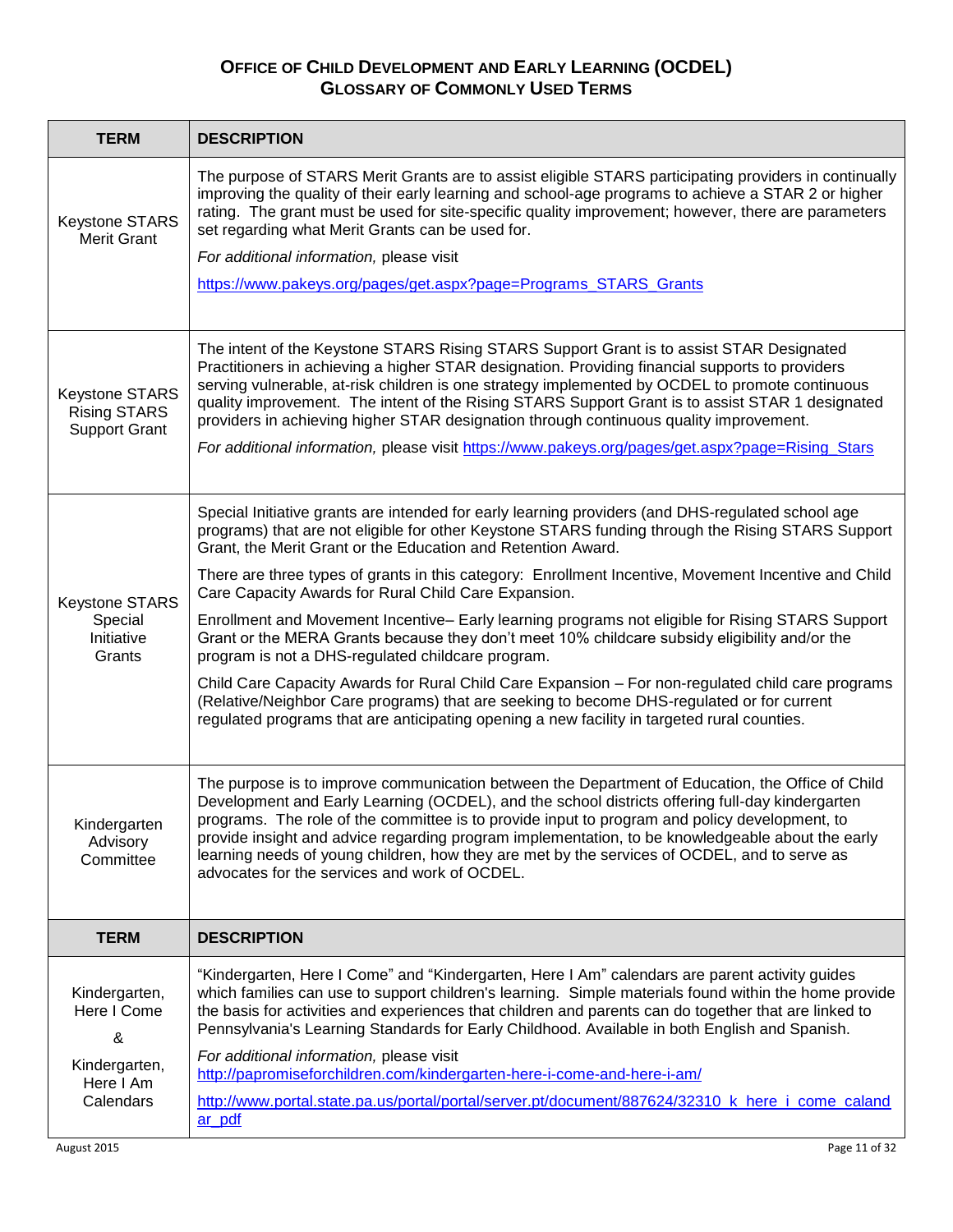| Learning Is<br>Everywhere                                              | A monthly calendar (hard copy and web-based) of themed activities for infants, toddlers, pre-<br>kindergarten and kindergarten children which are aligned with the Pennsylvania Early Learning<br>Standards (ELS).<br>For additional information, please visit<br>http://papromiseforchildren.com/help-your-child-grow/learning-is-everywhere/                                                                                                                                                                                                                                                                                                                                                    |
|------------------------------------------------------------------------|---------------------------------------------------------------------------------------------------------------------------------------------------------------------------------------------------------------------------------------------------------------------------------------------------------------------------------------------------------------------------------------------------------------------------------------------------------------------------------------------------------------------------------------------------------------------------------------------------------------------------------------------------------------------------------------------------|
| Links to Learning                                                      | A series of 25 hours of professional development modules to support practitioner understanding of<br>the role of afterschool programs in providing complementary supports to ensure developmental<br>progress of children. Participants learn how to guide curriculum planning in afterschool and how to<br>link activities to learning standards and quality standards. The content of the modules also explores<br>theme- and project-based learning, coordinating and communicating with schools and family<br>engagement.<br>For additional information, please visit<br>http://www.pakeys.org/uploadedcontent/docs/Early%20Learning%20Programs/CQI/Links%20to%20L<br>earning%20Standards.pdf |
| <b>Local Education</b><br>and<br>Resource<br><b>Network</b><br>(LEARN) | Community based networks comprised of a variety of citizens who have an interest in supporting and<br>promoting quality early learning for Pennsylvania's children through outreach to families with<br>engagement and support, partnering around transitions into early learning and school age settings,<br>and acting as a local resource on quality early learning supports.<br>For additional information, please visit<br>http://papromiseforchildren.com/be-a-childrens-champion/become-a-learn-partner/                                                                                                                                                                                   |
| Local Interagency<br>Coordinating<br>Council<br>(LICC)                 | The LICC consists of parents and professionals working together to coordinate and plan for Early<br>Intervention services, birth to age 5, in the local community. The LICC is required by Act 212 of<br>1990, the Early Intervention Services Systems Act.<br>For additional information, please visit<br>http://www.pattan.net/category/About/Partners/Single/?id=13                                                                                                                                                                                                                                                                                                                            |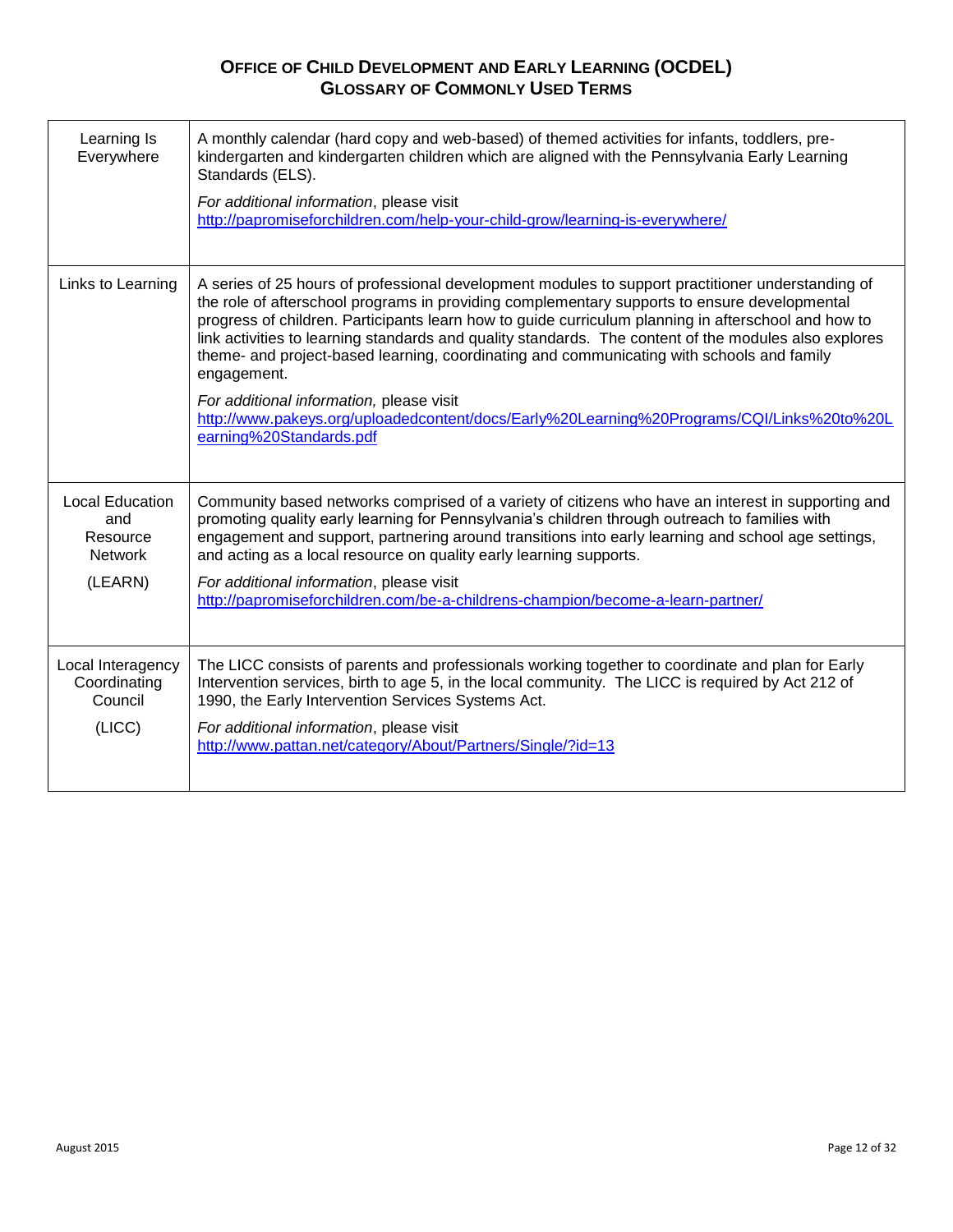| <b>TERM</b>                  | <b>DESCRIPTION</b>                                                                                                                                                                                                                                                                                                                                                                                                                                |
|------------------------------|---------------------------------------------------------------------------------------------------------------------------------------------------------------------------------------------------------------------------------------------------------------------------------------------------------------------------------------------------------------------------------------------------------------------------------------------------|
|                              | The following adults are considered mandated reporters and are required to report suspected child<br>abuse if they have reasonable cause to suspect that a child is a victim of child abuse:                                                                                                                                                                                                                                                      |
|                              | A person licensed or certified to practice in any health-related field under the<br>$\bullet$<br>jurisdiction of the Department of State.                                                                                                                                                                                                                                                                                                         |
|                              | A medical examiner, coroner or funeral director.                                                                                                                                                                                                                                                                                                                                                                                                  |
|                              | An employee of a health care facility or provider licensed by the Department of<br>Health, who is engaged in the admission, examination, care or treatment of<br>individuals.                                                                                                                                                                                                                                                                     |
|                              | A school employee.                                                                                                                                                                                                                                                                                                                                                                                                                                |
|                              | An employee of a child-care service who has direct contact with children in the<br>course of employment.                                                                                                                                                                                                                                                                                                                                          |
|                              | A clergyman, priest, rabbi, minister, Christian Science practitioner, religious healer or<br>spiritual leader of any regularly established church or other religious organization.                                                                                                                                                                                                                                                                |
| Mandated                     | An individual paid or unpaid, who, on the basis of the individual's role as an integral<br>part of a regularly scheduled program, activity or service, accepts responsibility for a<br>child.                                                                                                                                                                                                                                                     |
| Reporter                     | An employee of a social services agency who has direct contact with children in the<br>$\bullet$<br>course of employment.                                                                                                                                                                                                                                                                                                                         |
|                              | A peace officer or law enforcement official.                                                                                                                                                                                                                                                                                                                                                                                                      |
|                              | An emergency medical services provider certified by the Department of Health.                                                                                                                                                                                                                                                                                                                                                                     |
|                              | An employee of a public library who has direct contact with children in the course of<br>employment.                                                                                                                                                                                                                                                                                                                                              |
|                              | An individual supervised or managed by a person listed above, who has direct<br>$\bullet$<br>contact with children in the course of employment.                                                                                                                                                                                                                                                                                                   |
|                              | An independent contractor who has direct contact with children.                                                                                                                                                                                                                                                                                                                                                                                   |
|                              | An attorney affiliated with an agency, institution, organization or other entity,<br>$\bullet$<br>including a school or regularly established religious organization that is responsible<br>for the care, supervision, guidance or control of children.                                                                                                                                                                                           |
|                              | A foster parent.                                                                                                                                                                                                                                                                                                                                                                                                                                  |
|                              | For additional information, please visit<br>http://keepkidssafe.pa.gov/                                                                                                                                                                                                                                                                                                                                                                           |
| <b>Market Rate</b><br>Survey | The Market Rate Survey compares consumer's child care payment amounts in a specific geographic<br>area with all regulated child care providers surveyed. It is a Federal requirement to conduct a market<br>rate survey every two years. The results are used for Federal reporting as part of the State Plan and<br>to help set the Maximum Child Care Allowance (MCCA) or county ceiling rates for children receiving<br>subsidized child care. |
|                              |                                                                                                                                                                                                                                                                                                                                                                                                                                                   |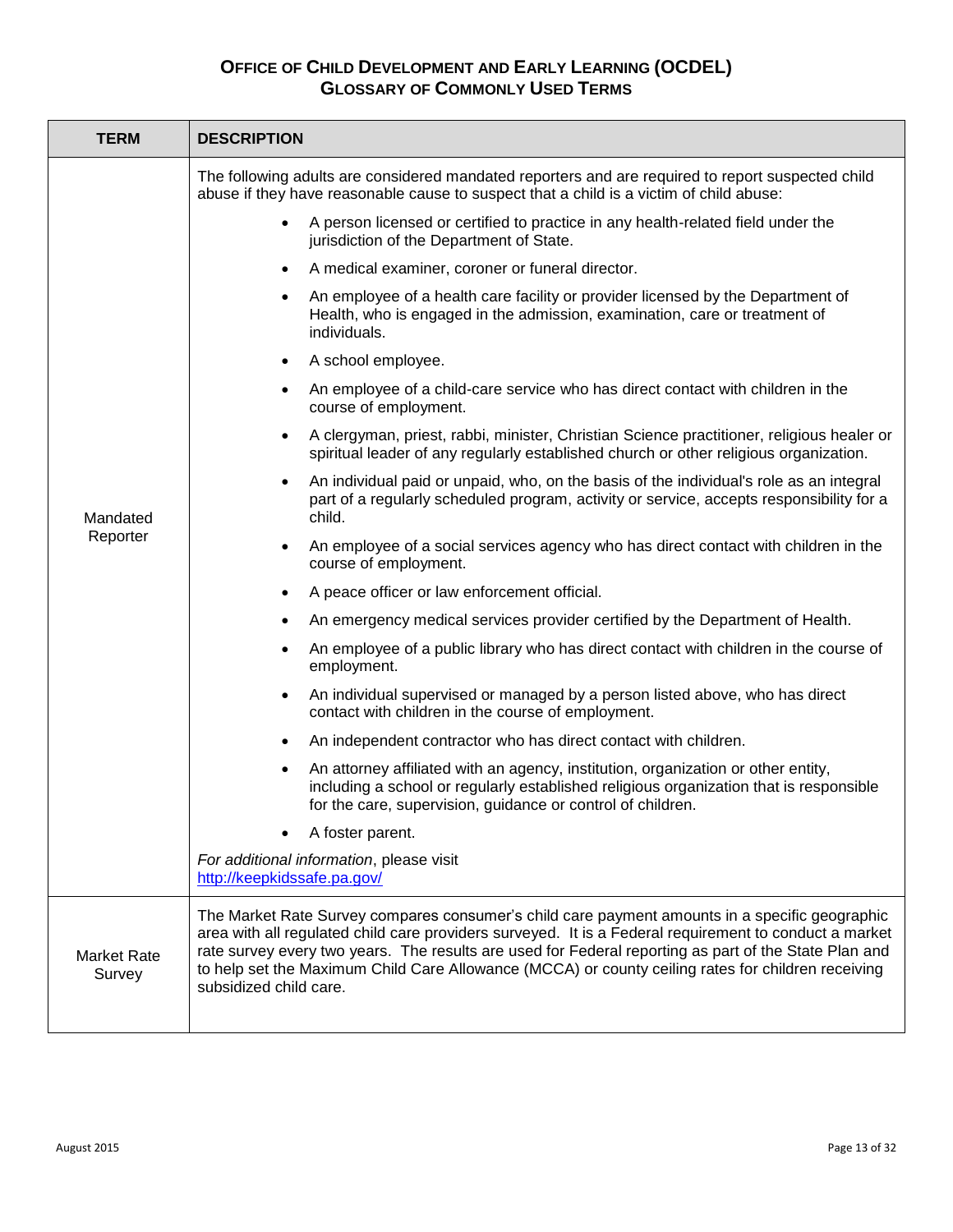| <b>TERM</b>                                                                  | <b>DESCRIPTION</b>                                                                                                                                                                                                                                                                                                                                                                                                                                                                                                                                                                                                                                               |
|------------------------------------------------------------------------------|------------------------------------------------------------------------------------------------------------------------------------------------------------------------------------------------------------------------------------------------------------------------------------------------------------------------------------------------------------------------------------------------------------------------------------------------------------------------------------------------------------------------------------------------------------------------------------------------------------------------------------------------------------------|
| Maternal Infant<br>Early Childhood<br>Home Visitation<br>Program<br>(MIECHV) | MIECHV is a federally-funded initiative that supports services to pregnant woman and young<br>children. In Pennsylvania four evidence based programs receive expanded funding to support<br>vulnerable families. The models are Early Head Start, Healthy Families America, Nurse-Family<br>Partnership and Parents As Teachers.                                                                                                                                                                                                                                                                                                                                 |
| <b>Middle States</b><br>Commission<br>on<br>Higher<br>Education<br>(MSCHE)   | The Middle States Commission on Higher Education is the unit of the Middle States Association of<br>Colleges and Schools that accredits degree-granting colleges and universities in the Middle States<br>region, which includes Delaware, the District of Columbia, Maryland, New Jersey, New York,<br>Pennsylvania, Puerto Rico, the U.S. Virgin Islands, and several locations internationally.                                                                                                                                                                                                                                                               |
|                                                                              | The Commission is a voluntary, non-governmental, membership association that defines, maintains,<br>and promotes educational excellence across institutions with diverse missions, student populations,<br>and resources. It examines each institution as a whole, rather than specific programs within<br>institutions.                                                                                                                                                                                                                                                                                                                                         |
|                                                                              | For additional information, please visit http://www.msche.org/                                                                                                                                                                                                                                                                                                                                                                                                                                                                                                                                                                                                   |
| Mind<br>in the<br>Making<br>(MIM)                                            | Created by Families and Work Institute, Mind in the Making is a 12-part facilitated research-based<br>learning process designed to help teachers become engaged in understanding their own and their<br>children's learning process, become more mindful of their own teaching practice, and have a working<br>knowledge of the significant research in child development, and be able to translate this knowledge<br>into their teaching practice.<br>For additional information, please visit http://www.mindinthemaking.org/                                                                                                                                  |
| <b>Mutually Agreed</b><br><b>Upon Written</b><br>Arrangement<br>(MAWA)       | Section 304 of Act 212 of 1990 designates PA Department of Education (PDE) as the responsible<br>entity for providing early intervention services to eligible preschool children. The MAWA is the Act's<br>terminology for a contract between PDE and a local intermediate unit, school district, or provider<br>agency to provide Early Intervention services locally to eligible young children on behalf of PDE.<br>For additional information, please visit<br>http://www.portal.state.pa.us/portal/portal/server.pt/document/1235726/act_212_pdf                                                                                                            |
| National<br>Afterschool<br>Association<br>(NAA)                              | The National Afterschool Association, formerly the National School-Age Care Alliance, was founded<br>in 1987. It is a professional association with a membership component- including more than 7,000<br>practitioners, policy makers, and administrators representing all public, private, and community-based<br>sectors of after-school and out-of-school time programs, as well as school-age and after-school<br>programs on military bases, both domestic and international. It is dedicated to the development,<br>education, and care of children and youth during their out-of-school hours.<br>For additional information, please visit www.naaweb.org |
| National<br>Association for<br>the Education of<br>Young Children<br>(NAEYC) | The National Association for the Education of Young Children (NAEYC) is dedicated to improving the<br>well-being of all young children, with particular focus on the quality of educational and developmental<br>services for all children from birth through age 8. Membership is open to all individuals such as<br>teachers, parents and government administrators who share a desire to serve and act on behalf of<br>the needs and rights of all young children.<br>For additional information, please visit www.naeyc.org                                                                                                                                  |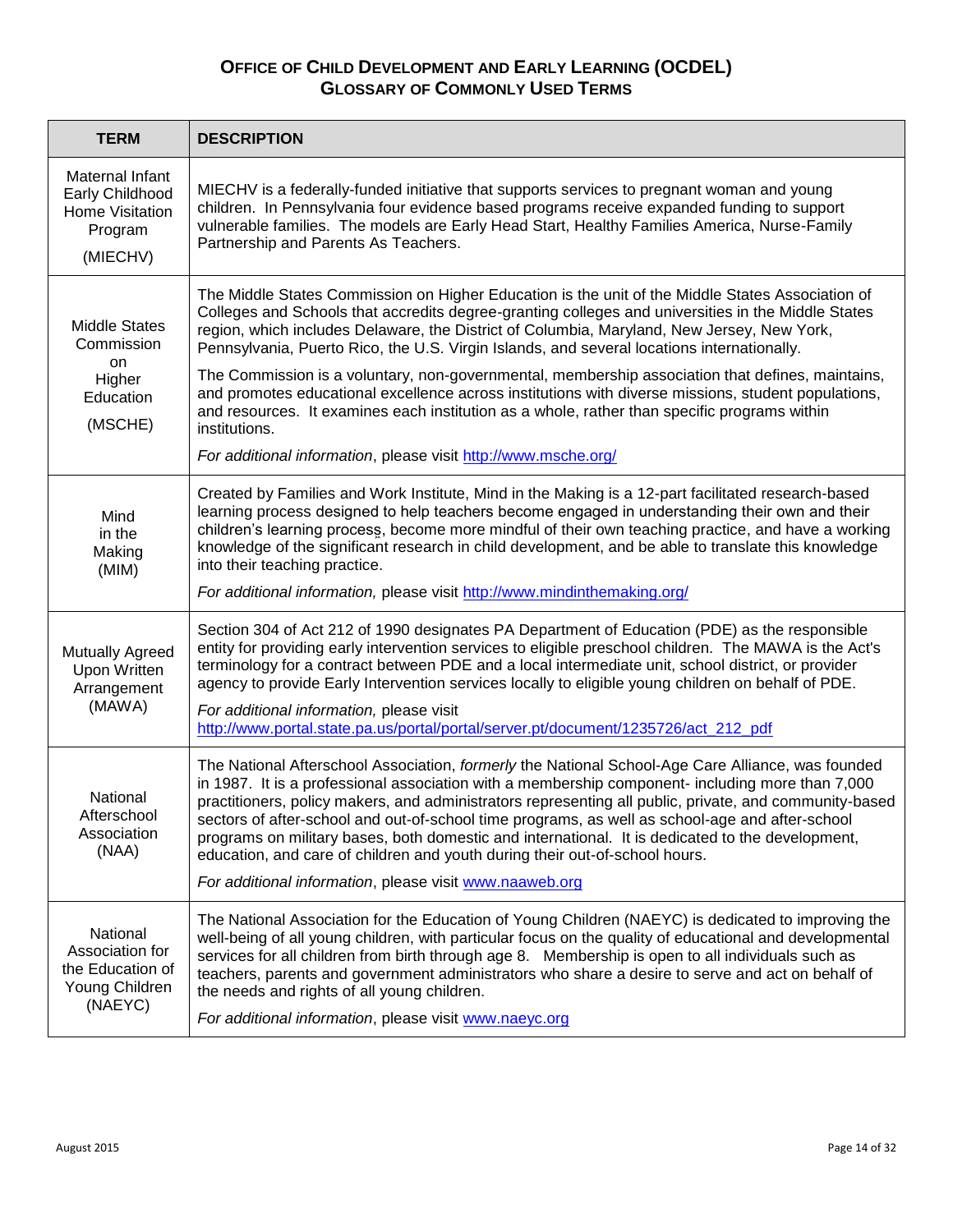| <b>TERM</b>                                                                        | <b>DESCRIPTION</b>                                                                                                                                                                                                                                                                                                                                                                                                                                                                                                                                                                                                                                                                                                                                                                                                                                                                                                          |
|------------------------------------------------------------------------------------|-----------------------------------------------------------------------------------------------------------------------------------------------------------------------------------------------------------------------------------------------------------------------------------------------------------------------------------------------------------------------------------------------------------------------------------------------------------------------------------------------------------------------------------------------------------------------------------------------------------------------------------------------------------------------------------------------------------------------------------------------------------------------------------------------------------------------------------------------------------------------------------------------------------------------------|
| National<br>Association for<br>Family Child Care<br>(NAFCC)                        | The focus of NAFCC is to provide technical assistance to family child care associations. This<br>assistance is provided through developing leadership and professionalism, addressing issues of<br>diversity, and by promoting quality and professionalism through NAFCC's Family Child Care<br>Accreditation.                                                                                                                                                                                                                                                                                                                                                                                                                                                                                                                                                                                                              |
|                                                                                    | For additional information, please visit http://www.nafcc.org/                                                                                                                                                                                                                                                                                                                                                                                                                                                                                                                                                                                                                                                                                                                                                                                                                                                              |
| <b>National Child</b><br>Care Information<br>Center<br>(NCCIC)                     | NCCIC, a service of the Child Care Bureau of the U.S. Department of Health and Human Services, is<br>a national clearinghouse and technical assistance center that links parents, practitioners, policy-<br>makers, researchers, and the public to early care and education information.                                                                                                                                                                                                                                                                                                                                                                                                                                                                                                                                                                                                                                    |
|                                                                                    | NCCIC responds to requests from parents, child care practitioners and other early education<br>professionals, researchers, policy-makers, national organizations, businesses, and the general<br>public. NCCIC provides technical assistance and professional development to states, territories, and<br>tribes.                                                                                                                                                                                                                                                                                                                                                                                                                                                                                                                                                                                                            |
|                                                                                    | For additional information, please visit<br>http://www.icfi.com/insights/projects/families-and-communities/national-child-care-information-center                                                                                                                                                                                                                                                                                                                                                                                                                                                                                                                                                                                                                                                                                                                                                                           |
| <b>National Council</b><br>for Accreditation<br>of Teacher<br>Education<br>(NCATE) | Through the process of professional accreditation of schools, colleges and departments of education,<br>NCATE works to make a difference in the quality of teaching and teacher preparation.<br>For additional information, please visit http://www.ncate.org/                                                                                                                                                                                                                                                                                                                                                                                                                                                                                                                                                                                                                                                              |
| <b>National Early</b><br>Childhood<br>Program<br>Accreditation<br>(NECPA)          | The National Early Childhood Program Accreditation has been supporting educational programs<br>strive for excellence since 1993. NECPA's mission is to create broad public understanding of the<br>benefits of high quality early childhood care and education and a raised awareness of the<br>"professional expertise" required to deliver that high quality care and an appreciation of the<br>advantages that children receive from accredited centers and schools.<br>For additional information, please visit www.necpa.net                                                                                                                                                                                                                                                                                                                                                                                           |
| The National<br>Infant & Toddler<br><b>Child Care</b><br>Initiative<br>(NITCCI)    | As a project of the U.S. Office of Child Care, NITCCI works collaboratively with Child Care and<br>Development Fund (CCDF) administrators and other partners to advance system initiatives to<br>improve the quality and supply of infant/toddler child care. Through customized technical assistance,<br>NITCCI works with states, territories, and tribes to develop a deeper knowledge about specific<br>elements of the early care and education system that supports quality infant/toddler child care.<br>NITCCI collects and disseminates information on infant/toddler child care supply, investments, and<br>initiatives; produces materials and resources; and responds to requests for information and technical<br>assistance related to infant/toddler child care.<br>For additional information, please visit<br>http://www.zerotothree.org/public-policy/state-community-policy/national-infant-toddler.html |
| <b>National Institute</b><br>for Early<br>Education<br>Research<br>(NIEER)         | The National Institute for Early Education Research (NIEER) conducts and communicates research<br>to support high quality, effective, early childhood education for all young children. Such education<br>enhances their physical, cognitive, and social development, and subsequent success in school and<br>later life. The Institute offers independent research-based advice and technical assistance to policy<br>makers, journalists, researchers, and educators.<br>For additional information, please visit www.nieer.org                                                                                                                                                                                                                                                                                                                                                                                           |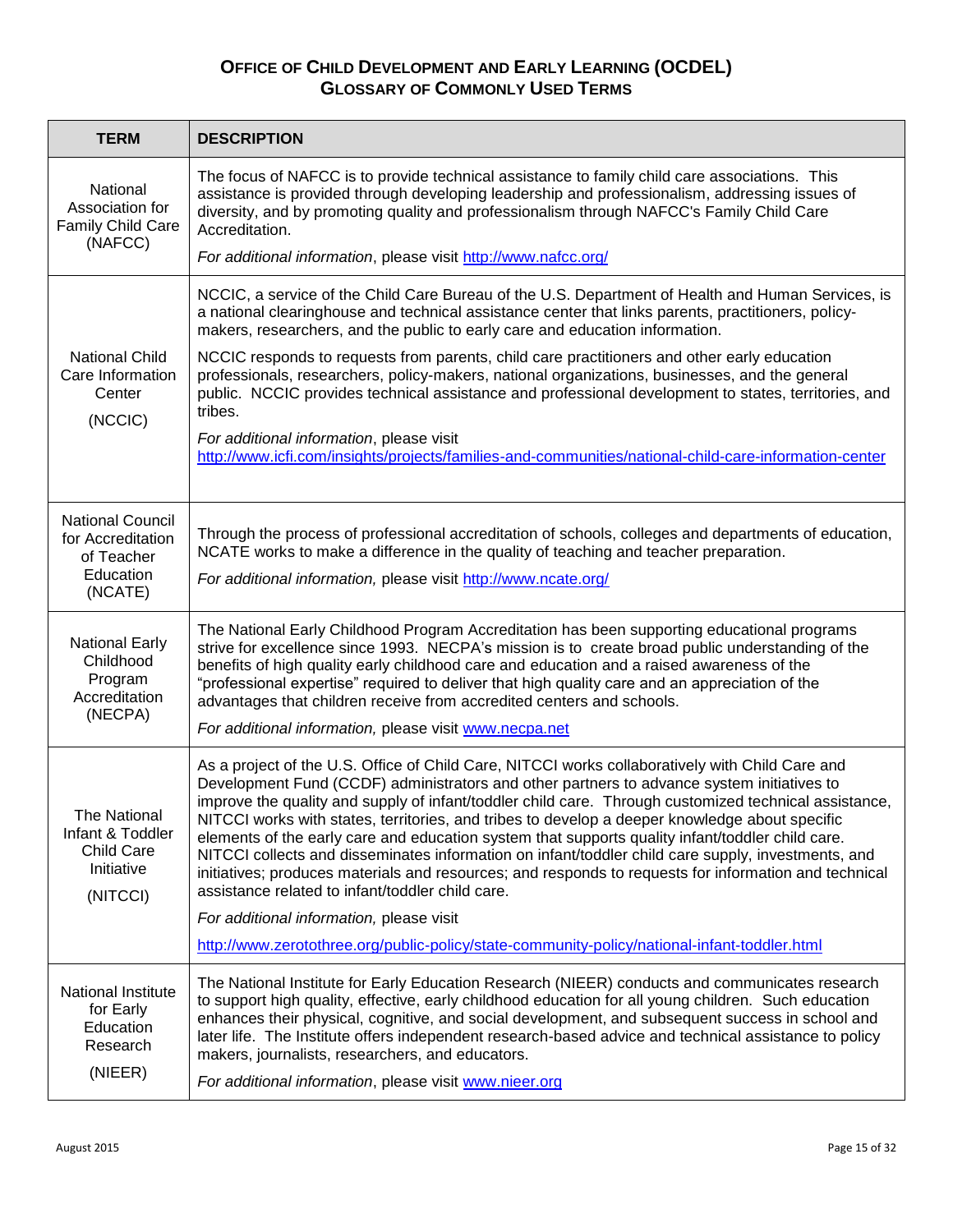| <b>TERM</b>                                                     | <b>DESCRIPTION</b>                                                                                                                                                                                                                                                                                                                                                                                                                                                                                                                                                                                                                                   |
|-----------------------------------------------------------------|------------------------------------------------------------------------------------------------------------------------------------------------------------------------------------------------------------------------------------------------------------------------------------------------------------------------------------------------------------------------------------------------------------------------------------------------------------------------------------------------------------------------------------------------------------------------------------------------------------------------------------------------------|
| Office of Child<br>Development and<br><b>Early Learning</b>     | OCDEL provides policy and procedural oversight of programs for children and families, with a focus<br>on the early education and care programs, and provides cross-departmental leadership for<br>Pennsylvania's early childhood education priorities. This office is a national model that is jointly<br>overseen by the Department of Human Services and the Department of Education.<br>For additional information, please visit                                                                                                                                                                                                                  |
| (OCDEL)                                                         | http://www.dhs.state.pa.us/dhsorganization/officeofchilddevelopmentandearlylearning/<br>For information regarding OCDEL Research, please visit                                                                                                                                                                                                                                                                                                                                                                                                                                                                                                       |
|                                                                 | http://www.ocdelresearch.org/default.aspx                                                                                                                                                                                                                                                                                                                                                                                                                                                                                                                                                                                                            |
| Parent-Child<br>Home Program<br>(PCHP)                          | A program which provides a home visitor to help parents learn how to read to and play with their<br>children in a way that promotes early learning and builds a positive parent-child bond. Parent-Child<br>Home Program is for families who enroll their children between 18 months and two years of age,<br>participate for two years, are challenged by low levels of education, poverty, literacy and language<br>barriers, and/or are isolated and not accessing community services.                                                                                                                                                            |
|                                                                 | For additional information, please visit http://www.parent-child.org/                                                                                                                                                                                                                                                                                                                                                                                                                                                                                                                                                                                |
| Pennsylvania<br><b>Child Care</b><br>Association                | PACCA is a statewide, non-profit organization dedicated to facilitating the provision of quality early<br>care and education to the children of Pennsylvania.                                                                                                                                                                                                                                                                                                                                                                                                                                                                                        |
| (PACCA)                                                         | For additional information, please visit www.pacca.org                                                                                                                                                                                                                                                                                                                                                                                                                                                                                                                                                                                               |
| Pennsylvania<br>Children's Trust<br>Fund<br>(CTF)               | The PA Children's Trust Fund is dedicated to funding community-based child abuse and neglect<br>prevention programs. Grantees implement programs which teach parents and early education<br>providers about ways to strengthen families and build protective factors (such as parenting skills and<br>resilience in times of stress; building social connections and a support network; and knowledge of<br>child development) in an effort to prevent child abuse and neglect before it begins.<br>For additional information, please visit<br>http://www.dhs.state.pa.us/dhsorganization/officeofchilddevelopmentandearlylearning/childrenstrustfu |
|                                                                 | nd/                                                                                                                                                                                                                                                                                                                                                                                                                                                                                                                                                                                                                                                  |
| Pennsylvania<br>Department of<br>Education                      | The Pennsylvania Department of Education is charged with numerous program areas and oversees<br>Pre K-12 Schools; PA Higher and Adult Education; Teacher Certification and Commonwealth<br>Libraries issues in the Commonwealth.                                                                                                                                                                                                                                                                                                                                                                                                                     |
| (PDE)                                                           | For additional information, please visit http://www.education.pa.gov/Pages/default.aspx                                                                                                                                                                                                                                                                                                                                                                                                                                                                                                                                                              |
| Pennsylvania<br>Department of<br><b>Human Services</b><br>(DHS) | The Department of Human Services is charged with numerous program areas. DHS oversees the<br>Offices of Child Development and Early Learning; Children, Youth and Families; Developmental<br>Programs; Income Maintenance; Long Term Living, Medical Assistance Programs, Mental Health and<br>Substance Abuse Services and Social Programs issues in the Commonwealth.<br>For additional information, visit http://www.dhs.state.pa.us/                                                                                                                                                                                                             |
| Pennsylvania<br>Director<br>Credential                          | A standard by which to measure program and fiscal management and leadership abilities of early<br>childhood and school-age directors and administrators.<br>For additional information, please visit<br>https://www.pakeys.org/pages/get.aspx?page=Career_Degrees                                                                                                                                                                                                                                                                                                                                                                                    |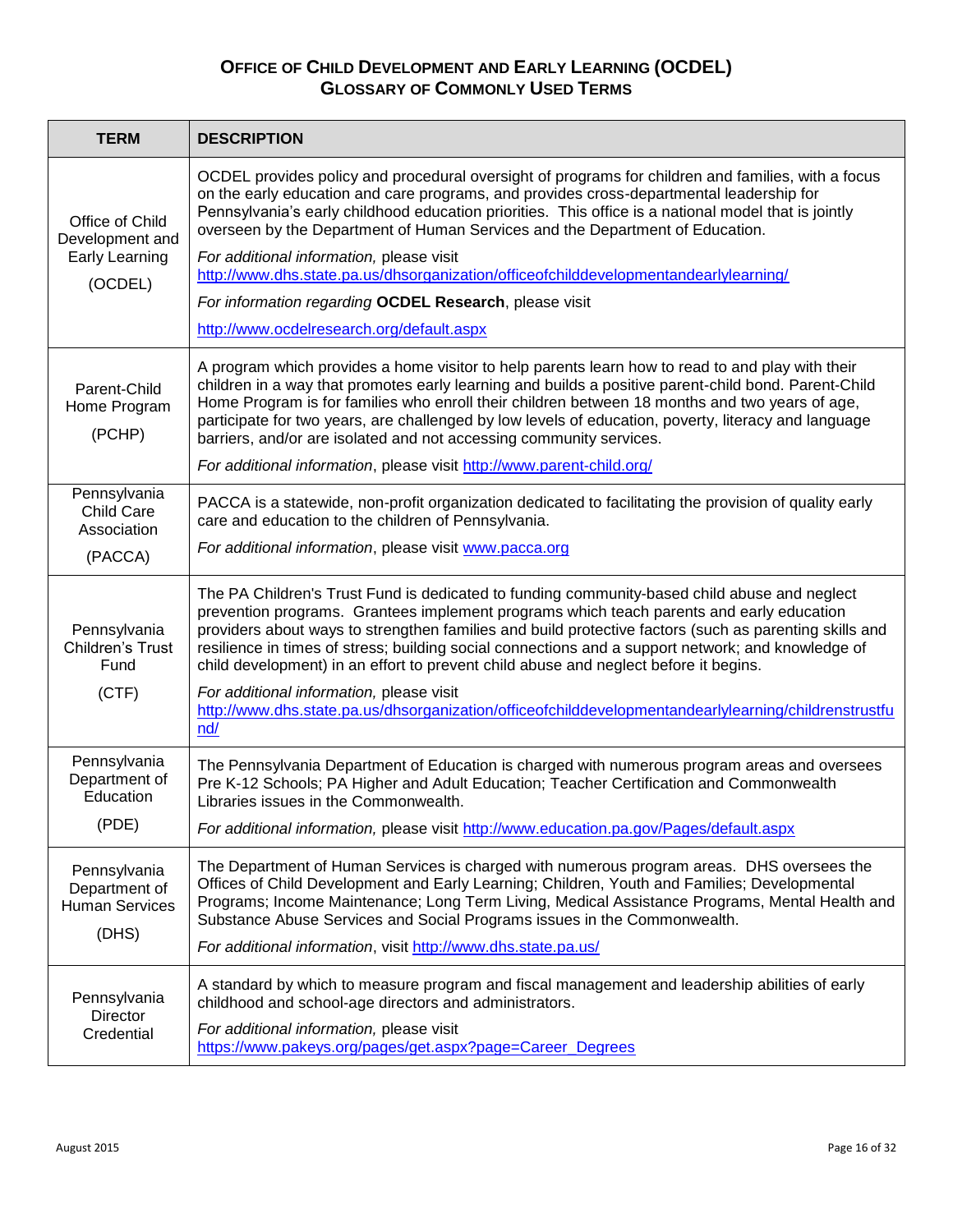| <b>TERM</b>                                                                       | <b>DESCRIPTION</b>                                                                                                                                                                                                                                                                                                                                                                                                                                           |
|-----------------------------------------------------------------------------------|--------------------------------------------------------------------------------------------------------------------------------------------------------------------------------------------------------------------------------------------------------------------------------------------------------------------------------------------------------------------------------------------------------------------------------------------------------------|
| PA Early<br>Education<br><b>News</b>                                              | Sponsored by the Pennsylvania Office of Child Development and Early Learning, the Pennsylvania<br>Early Education News, formerly known as Build News, is a biweekly e-newsletter to inform early<br>learning professionals, the early childhood community, school district staff, policymakers, community<br>leaders and the public on developments in early childhood education and care in Pennsylvania. The<br>newsletter is free and open to anyone.     |
|                                                                                   | For additional information, please visit<br>http://papromiseforchildren.com/be-a-childrens-champion/build-early-childhood-education-e-news/                                                                                                                                                                                                                                                                                                                  |
| Pennsylvania<br>Early Learning                                                    | A guide to the education levels required for many different positions in the Early Care and Education<br>field. The Career Lattice encourages practitioners to attain credentials and degrees and to plan their<br>educational pathway according to the position that they are interested in attaining.                                                                                                                                                      |
| <b>Career Lattice</b>                                                             | For additional information, please visit<br>http://www.pakeys.org/docs/Career%20Lattice%20and%20Roles%20Sept%202014.pdf                                                                                                                                                                                                                                                                                                                                      |
| Pennsylvania<br>Early Learning<br>Keys to Quality                                 | A quality improvement system in which all early learning programs and practitioners are encouraged<br>and supported to improve child outcomes. The PA Early Learning Keys to Quality System is<br>implemented in collaboration with the Office of Child Development and Early Learning through the PA<br>Key and five PA Regional Keys.                                                                                                                      |
| (K2Q)                                                                             | For additional information, please visit<br>https://www.pakeys.org/pages/get.aspx?page=Keys                                                                                                                                                                                                                                                                                                                                                                  |
| Pennsylvania<br><b>Early Learning</b><br><b>Network</b>                           | The Early Learning Network (ELN) is Pennsylvania's electronic data system for gathering<br>information on early childhood programs and for studying the development of children in those<br>programs. ELN combines information about the program including the quality and experience of<br>the staff, with information on your child's development over time. This information is then used to<br>build and maintain high quality early childhood programs. |
| (ELN)                                                                             | For additional information, please visit                                                                                                                                                                                                                                                                                                                                                                                                                     |
|                                                                                   | https://www.pakeys.org/uploadedcontent/docs/eln/ELN%20Parent%20Flyer.pdf                                                                                                                                                                                                                                                                                                                                                                                     |
| Pennsylvania<br>Early Learning<br><b>Standards</b><br>(ELS)                       | A comprehensive set of learning areas: English Language Arts, Mathematics, Science (including<br>Environment and Ecology), Social Studies, and Social and Emotional Development. Refinements<br>also have been made to: Partnerships for Learning (Family Engagement); Approaches to Learning<br>Through Play; Creative Thinking and Expression; and Health, Wellness and Physical Development.<br>Each learning area is comprised of individual standards.  |
|                                                                                   | For additional information, please visit<br>https://www.pakeys.org/pages/get.aspx?page=career_standards                                                                                                                                                                                                                                                                                                                                                      |
| Pennsylvania's<br>Enterprise to Link<br>Information for<br><b>Children Across</b> | An integrated information system used by the Office of Child Development and Early Learning's staff,<br>providers and grantees. The information system automates and supports OCDEL's early learning<br>programs and providers under a single management information system. All child care services<br>information is managed in PELICAN.                                                                                                                   |
| <b>Networks</b><br>(PELICAN)                                                      | For additional information, please visit                                                                                                                                                                                                                                                                                                                                                                                                                     |
|                                                                                   | http://www.pakeys.org/pages/get.aspx?page=PELICAN                                                                                                                                                                                                                                                                                                                                                                                                            |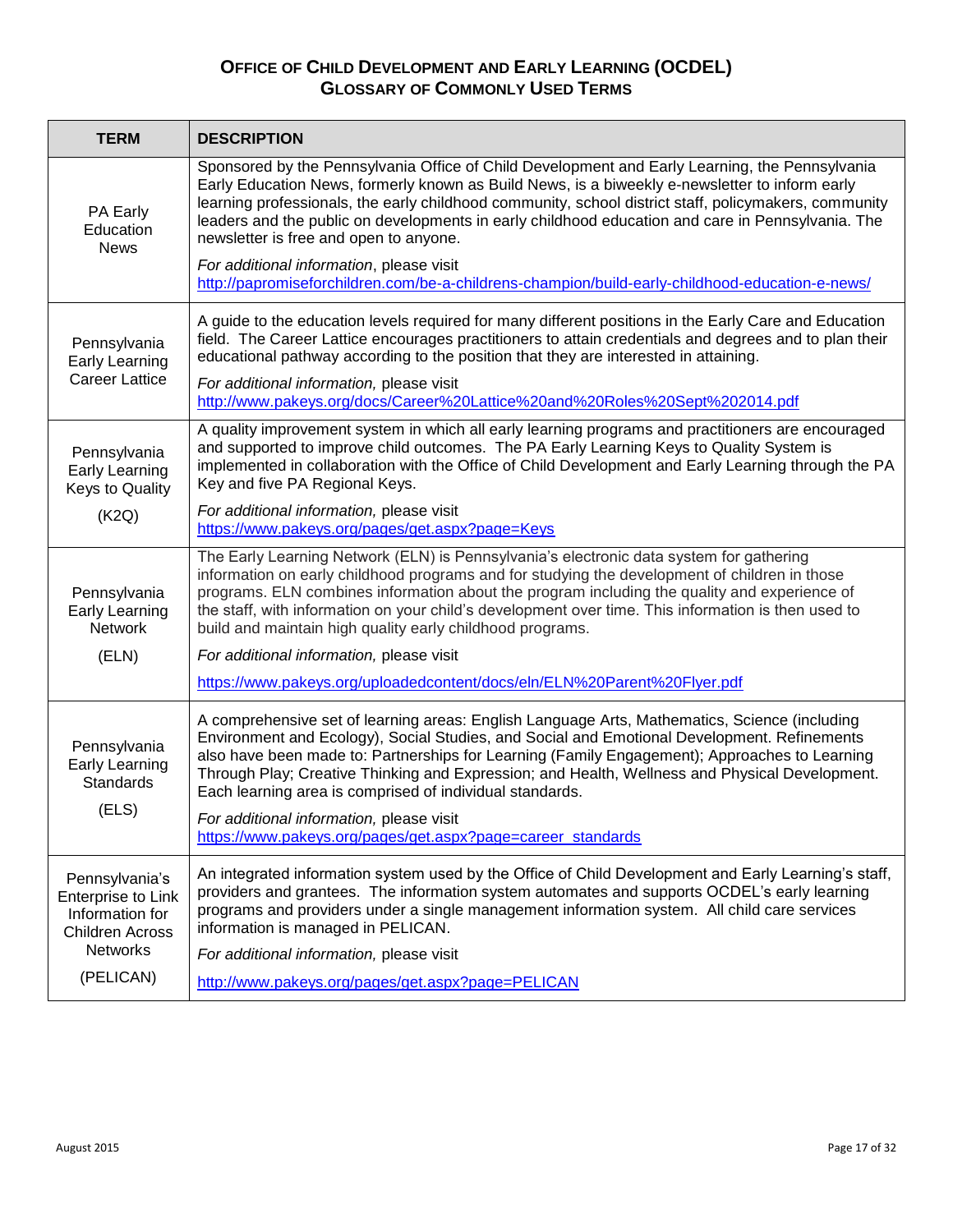| <b>TERM</b>                                                                       | <b>DESCRIPTION</b>                                                                                                                                                                                                                                                                                                                                                                                                                                                                                                                                                                                                                                                                                                                                                                                                                                                                                                                                                                                                                                                                                                                                                                                                               |
|-----------------------------------------------------------------------------------|----------------------------------------------------------------------------------------------------------------------------------------------------------------------------------------------------------------------------------------------------------------------------------------------------------------------------------------------------------------------------------------------------------------------------------------------------------------------------------------------------------------------------------------------------------------------------------------------------------------------------------------------------------------------------------------------------------------------------------------------------------------------------------------------------------------------------------------------------------------------------------------------------------------------------------------------------------------------------------------------------------------------------------------------------------------------------------------------------------------------------------------------------------------------------------------------------------------------------------|
| Pennsylvania<br>Information<br>Management<br>System<br>(PIMS)                     | Pennsylvania Department of Education's statewide longitudinal data system to improve data<br>capabilities by enhancing school districts' capacities to meet student-level data reporting<br>requirements and provide robust decision support tools, based on open internet standards that<br>enable sharing among diverse, otherwise incompatible systems and includes safeguards for data<br>quality and security.<br>For additional information, please visit<br>https://www.portal.state.pa.us/portal/server.pt/community/pims_-<br>pennsylvania_information_management_system/8959                                                                                                                                                                                                                                                                                                                                                                                                                                                                                                                                                                                                                                           |
| Pennsylvania Key<br>(PA Key)                                                      | The PA Key provides statewide leadership in collaboration with the Office of Child Development and<br>Early Learning in the development of an integrated coordinated system of program quality<br>improvements and professional development supports. The PA Key creates comprehensive<br>statewide approaches, recommendations, and strategies in areas such as career lattice,<br>infant/toddler, school-age and relative/neighbor care; employs and supervises the Regional Program<br>Quality Assessors; manages statewide initiatives related to professional development and to<br>technical assistance models; implements special initiatives; and provides supports in the area of<br>outreach and communications. Monitoring and technical assistance and fiscal support for<br>Pennsylvania Pre-K Counts, Head Start Supplemental Assistance Program (HSSAP), Maternal,<br>Infant, and Early Childhood Home Visiting (MIECHV) and OCDEL Early Head Start and Early Head<br>Start - Child Care Partnerships are provided by the PA Key. The Head Start Collaboration Project is<br>also administered by the PA Key.<br>For additional information, please visit<br>http://www.pakeys.org/pages/get.aspx?page=Keys_PaKey |
| Pennsylvania<br>Keys to<br>Professional<br>Development<br>Financial<br>Assistance | Rising STARS Tuition Assistance pays 95% of tuition costs for eligible college coursework taken by<br>early learning professionals, with a maximum benefit of \$4,500 per individual each fiscal year (July 1<br>through June 30). The program covers tuition costs only and does not include books, materials or<br>fees.<br>CDA Assessment Fee Voucher Program provides payment for the CDA Assessment Fee that is<br>required to complete the CDA Assessment process. The full CDA Assessment Fee of \$425 is paid<br>directly to the Council for Professional Recognition. This program does not reimburse individuals.<br>For additional information, please visit http://www.pakeys.org/pages/get.aspx?page=career_financial                                                                                                                                                                                                                                                                                                                                                                                                                                                                                               |
| Pennsylvania<br>Keys to<br>Professional<br>Development                            | A component of Pennsylvania's professional development system serving practitioners in family<br>homes, centers, and school-age settings. Professional development is provided through several<br>options, which include non-credit workshops, conferences, satellite downlinks, on-line, on-demand<br>and college courses.<br>For additional information, please visit<br>https://www.pakeys.org/pages/get.aspx?page=Programs_STARS_PD                                                                                                                                                                                                                                                                                                                                                                                                                                                                                                                                                                                                                                                                                                                                                                                          |

| <b>TERM</b>                                 | <b>DESCRIPTION</b>                                                                                                                                                                                                                                                                                                        |
|---------------------------------------------|---------------------------------------------------------------------------------------------------------------------------------------------------------------------------------------------------------------------------------------------------------------------------------------------------------------------------|
| Pennsylvania<br>Nurse-Family<br>Partnership | A program which provides first time mothers supports necessary to provide an excellent start for their<br>children. Registered nurses work with the expectant mothers to ensure a healthy pregnancy, to<br>engage in activities with the baby that will promote healthy development, and to make plans for the<br>future. |
| (PA-NFP)                                    | For additional information, please visit<br>http://www.nursefamilypartnership.org/assets/PDF/Communities/State-profiles/PA_State_Profile.aspx                                                                                                                                                                             |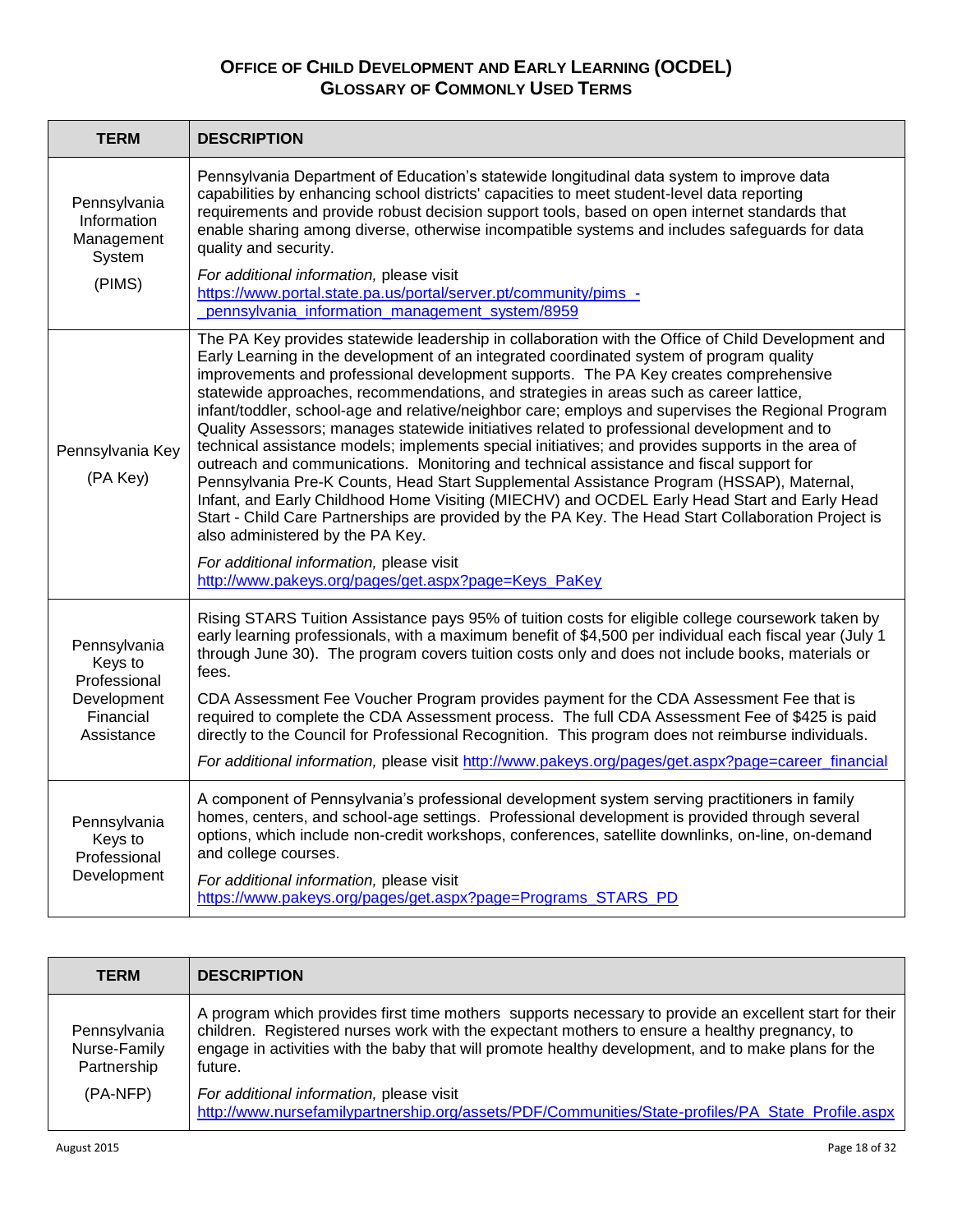| Pennsylvania<br>Pre-K Counts                                                                | Pennsylvania Pre-K Counts provides high quality pre-kindergarten services to at risk three and four<br>year olds.                                                                                                                                                                                                                                                                                                                                                                                                                                                                                                                                                                                                                                                |
|---------------------------------------------------------------------------------------------|------------------------------------------------------------------------------------------------------------------------------------------------------------------------------------------------------------------------------------------------------------------------------------------------------------------------------------------------------------------------------------------------------------------------------------------------------------------------------------------------------------------------------------------------------------------------------------------------------------------------------------------------------------------------------------------------------------------------------------------------------------------|
| (PA-PKC)                                                                                    | For additional information, please visit<br>https://www.pakeys.org/pages/get.aspx?page=Programs_PreKCounts                                                                                                                                                                                                                                                                                                                                                                                                                                                                                                                                                                                                                                                       |
| Pennsylvania's<br>Promise for<br>Children                                                   | Pennsylvania's Promise for Children is a campaign to raise awareness about the importance of<br>providing every young child in Pennsylvania with access to quality early learning opportunities. It is<br>sponsored by PA BUILD Initiative, The Heinz Endowments, William Penn Foundation, The Grable<br>Foundation and PA Key.                                                                                                                                                                                                                                                                                                                                                                                                                                  |
|                                                                                             | For additional information, please visit<br>https://www.pakeys.org/pages/get.aspx?page=Community_Promise                                                                                                                                                                                                                                                                                                                                                                                                                                                                                                                                                                                                                                                         |
| Pennsylvania<br>Quality<br>Assurance<br>System<br>(PQAS)                                    | PQAS is a system designed as a means to ensure quality of professional development and technical<br>assistance for early childhood and school age professionals in Pennsylvania. This system is<br>designed so that individual trainers are reviewed rather than individual sessions. Approved trainers<br>are required to maintain established qualifications, including educational achievements and<br>experience. In addition, the PQAS approves Professional Development offered by selected<br>organizations that offer Continuing Education Units (CEUs), Act 48 credit, Head Start, Intermediate<br>Units (IUs), Early Intervention Technical Assistance (EIT), the International Computer Driver's<br>License (ICDL), Public Librarians and the PA Key. |
|                                                                                             | For additional information, please visit http://www.pakeys.org/pages/get.aspx?page=Career_PQAS                                                                                                                                                                                                                                                                                                                                                                                                                                                                                                                                                                                                                                                                   |
| Pennsylvania<br><b>Regional Keys</b>                                                        | Five Pennsylvania Regional Keys develop and implement a regional quality improvement plan for<br>professional development and technical assistance; encourage participation in Keystone STARS;<br>administer Keystone STARS standards and offer guidance through the self-study process; assist<br>programs in accessing financial supports for STARS; conduct outreach campaigns; and provide<br>professional development opportunities and funding.<br>For additional information, please visit https://www.pakeys.org/pages/get.aspx?page=Keys_Regional                                                                                                                                                                                                       |
| Pennsylvania<br>School-Age<br>Professional<br>Credential<br>(SAPC)                          | SAPC is a competency based program modeled after the Child Development Associate (CDA) that<br>requires 120 hours of coursework focusing on thirteen (13) Functional Areas, as well as additional<br>requirements.<br>For additional information, please visit<br>http://www.pakeys.org/pages/get.aspx?page=Programs SchoolAge                                                                                                                                                                                                                                                                                                                                                                                                                                   |
| Pennsylvania<br>State System of<br><b>Higher Education</b><br>(PASSHE)                      | The largest higher education provider in Pennsylvania whose mission is to increase the intellectual<br>wealth of the Commonwealth, to prepare students at all levels for personal and professional success<br>in their lives, and to contribute to the economic, social, and cultural development of Pennsylvania's<br>communities, the Commonwealth, and the nation.<br>For additional information, please visit http://www.passhe.edu/inside/Pages/About.aspx                                                                                                                                                                                                                                                                                                  |
| <b>TERM</b>                                                                                 | <b>DESCRIPTION</b>                                                                                                                                                                                                                                                                                                                                                                                                                                                                                                                                                                                                                                                                                                                                               |
| Pennsylvania<br>Statewide<br>Afterschool Youth<br>Development<br><b>Network</b><br>(PSAYDN) | Promotes sustainable, high-quality out-of-school youth development programs through advocacy and<br>capacity building to enhance the welfare of Pennsylvania's children, youth, and families. PSAYDN's<br>mission is that all children and youth deserve access to high quality out-of-school time programs that<br>promote positive youth development and support the successful transition to adulthood.<br>For additional information, please visit http://www.psaydn.org/                                                                                                                                                                                                                                                                                    |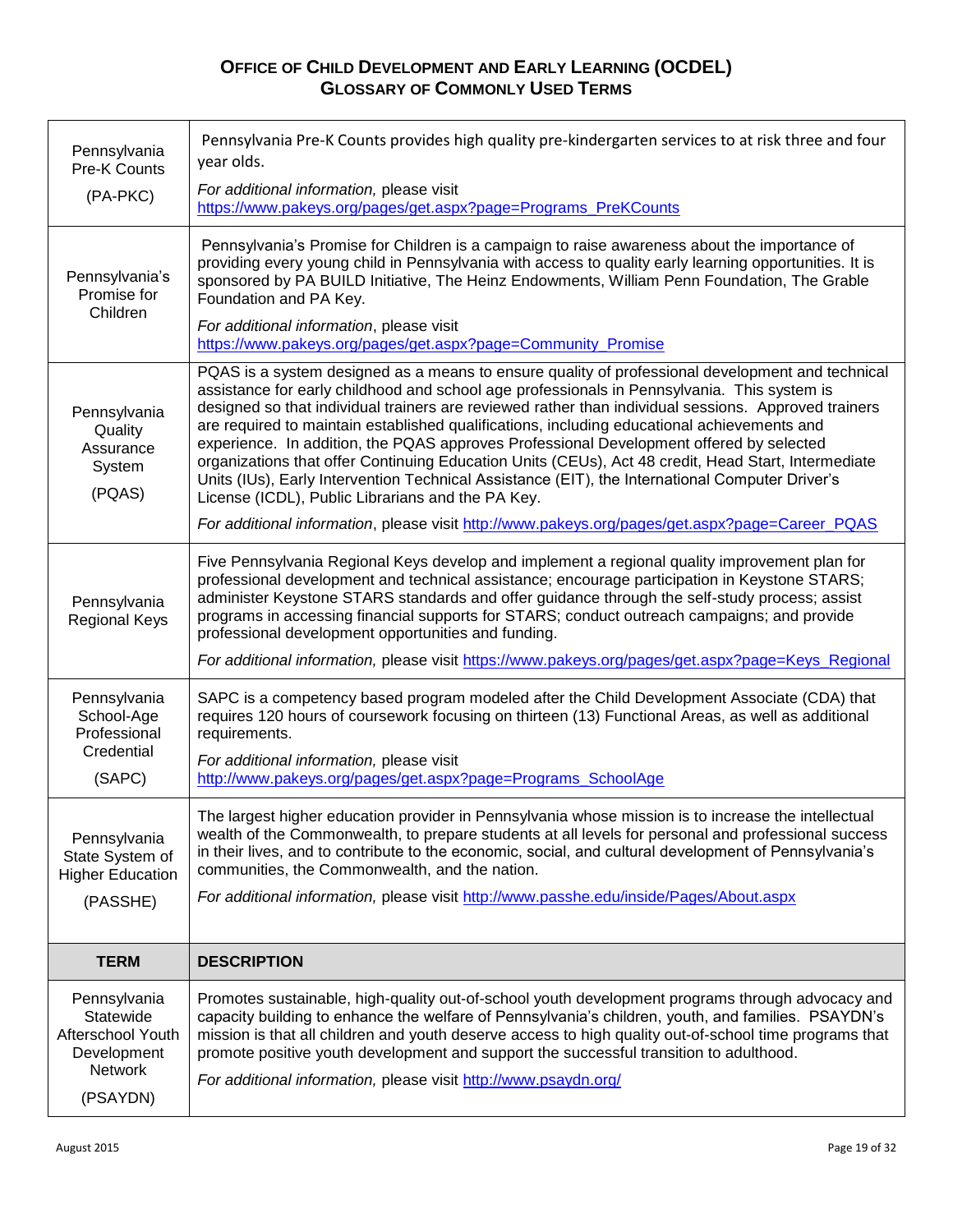| Pennsylvania<br>Training and<br>Technical<br>Assistance<br><b>Network</b><br>(PaTTAN) | A Statewide organization which supports the efforts and initiatives of the Pennsylvania Department of<br>Education's Bureau of Special Education and builds the capacity of local educational agencies to<br>serve students who receive special education services.<br>For additional information, please visit http://www.pattan.net/                                                                                                                                                                                                                                                                                                                                                                                                                                                                                                                                                                                                         |
|---------------------------------------------------------------------------------------|------------------------------------------------------------------------------------------------------------------------------------------------------------------------------------------------------------------------------------------------------------------------------------------------------------------------------------------------------------------------------------------------------------------------------------------------------------------------------------------------------------------------------------------------------------------------------------------------------------------------------------------------------------------------------------------------------------------------------------------------------------------------------------------------------------------------------------------------------------------------------------------------------------------------------------------------|
| The Program for<br>Infant/Toddler<br>Care<br>(PITC)                                   | The goal of PITC is to help infant/toddler care teachers recognize the crucial importance of giving<br>care and assisting in the infants' intellectual development through an attentive reading of each child's<br>cues. The PITC's videos, guides, and manuals are designed to help child care managers and<br>infant/toddler care teachers become sensitive to infants' cues, connect with their family and culture,<br>and develop responsive, relationship-based care. The training materials provide the foundation for a<br>style of care in which infant/toddler care teachers study the infants in their care, reflect on and record<br>information about the children's interests and skills, and search for ways to set the stage for the<br>child's next learning encounters.<br>For additional information, please visit<br>http://www.pitc.org/pub/pitc_docs/home.csp<br>https://www.pakeys.org/pages/get.aspx?page=InfantToddler |
| Program Reach<br>and Risk<br>Assessment<br>(Reach and Risk)                           | An annual report that provides information on 1) the level of risk for school failure for children<br>throughout the commonwealth and 2) how well the commonwealth is reaching its young children with<br>quality early learning services. The data is provided for each county and Pennsylvania's 27 largest<br>cities.<br>For additional information, please visit<br>http://www.pakeys.org/pages/get.aspx?page=EarlyLearning_Reach                                                                                                                                                                                                                                                                                                                                                                                                                                                                                                          |
| <b>Quality Rating</b><br>Improvement<br>System<br>(QRIS)                              | A systemic approach to assess, improve, and communicate the level of quality in early and school-<br>age care and education programs. Provides an opportunity for States to increase the quality of care<br>for children; increase parents' understanding and demand for higher quality care; and increase<br>professional development of child care providers. Also called quality rating systems (QRS).<br>For additional information, please visit<br>https://occqrisguide.icfwebservices.com/files/1311_PA_QRIS_Profile_FINAL.pdf                                                                                                                                                                                                                                                                                                                                                                                                          |

| <b>TERM</b>              | <b>DESCRIPTION</b>                                                                                                                                                                                                                                                                                                                                                                                                                                                                                                                                            |
|--------------------------|---------------------------------------------------------------------------------------------------------------------------------------------------------------------------------------------------------------------------------------------------------------------------------------------------------------------------------------------------------------------------------------------------------------------------------------------------------------------------------------------------------------------------------------------------------------|
| Race Matters<br>Tool Kit | Tool Kit created by Annie E Casey Foundation to help make the case, shape the message and do the<br>work to create racial equity throughout the United States. Using programs, policies, practices, and<br>communications to effectively serve all of Pennsylvania's children and families, by identify<br>discrepancies among various racial or cultural groups, and determining ways in which the<br>Commonwealth can address those discrepancies.<br>For additional information, please visit<br>https://www.pakeys.org/pages/get.aspx?page=Programs_Other |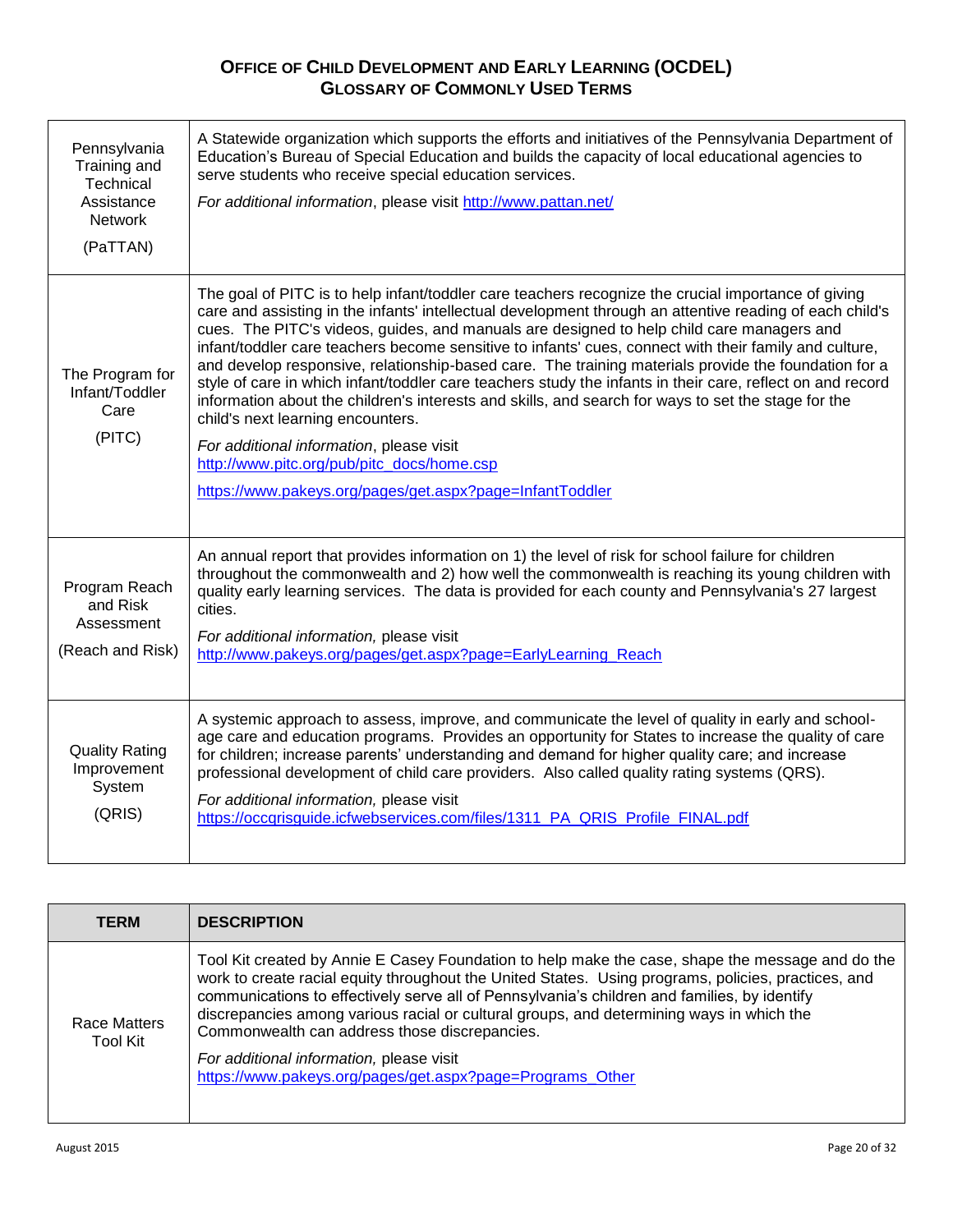| Race to the Top<br>Early Learning<br><b>Challenge Grant</b><br>(RTT-ELC)                     | A \$51.7M federal grant awarded to Pennsylvania in December 2013. This grant builds upon<br>Pennsylvania's successes to provide more at-risk children such as children living in low-income<br>families, English language learners, children with disabilities and developmental delays, and children<br>experiencing homelessness, with high quality early learning opportunities to close the achievement<br>gap.<br>For additional information, please visit<br>http://www.portal.state.pa.us/portal/server.pt/community/departmental_offices/7235/p/1852080                                                                                                      |
|----------------------------------------------------------------------------------------------|----------------------------------------------------------------------------------------------------------------------------------------------------------------------------------------------------------------------------------------------------------------------------------------------------------------------------------------------------------------------------------------------------------------------------------------------------------------------------------------------------------------------------------------------------------------------------------------------------------------------------------------------------------------------|
| Race to the Top<br>Early Childhood<br>Education<br>Community<br>Innovation Zone<br>(ECE-CIZ) | The purpose of the Early Childhood Education Community Innovation Zones, which are funded<br>through the Race to the Top-Early Learning Challenge grant, is to recognize, celebrate, support,<br>learn from, and enhance innovative programs, activities, and strategies involving community-based<br>efforts to enhance the learning outcomes of young children and reduce the student achievement gap<br>by grade three.                                                                                                                                                                                                                                           |
| Relative/Neighbor<br>Care<br>(R/N)                                                           | Child care services provided by a relative, friend or neighbor who cares for 3 or fewer children,<br>unrelated to the operator.<br>For additional information, please visit<br>https://www.pakeys.org/pages/get.aspx?page=Programs_Relative<br>Also see Unregulated Child Care Provider for additional information.                                                                                                                                                                                                                                                                                                                                                  |
| <b>Risk</b><br>Management<br>Plan                                                            | A plan in a child care facility that identifies potential operational risks to children and staff, specifies<br>ways to reduce or eliminate the risks and establishes procedures to be followed in an emergency or<br>crisis involving an individual or the community of the child care facility.<br>For additional information, please visit<br>https://www.pakeys.org/docs/LM-05%20Risk%20Management%20guide%205.1.08.pdf                                                                                                                                                                                                                                          |
| School-Age Care<br>Environment<br><b>Rating Scale-</b><br>Updated<br>(SACERS-U)              | An updated, not revised, version of the School-Age Care Environment Rating Scale which is<br>designed to assess group-care programs serving children of young school age or older school age<br>(1 <sup>st</sup> grade through 15 years of age). The SACERS-U is one of four environment rating scales. The<br>scale evaluates: Physical Environment; Basic Care; Curriculum; Interaction; Schedule and Program<br>Structure; and Parent and Staff Education.<br>For additional information, please visit<br>http://www.pakeys.org/uploadedContent/Docs/Early%20Learning%20Programs/Keystone%20STAR<br>S/PA%20Position%20Statements%20for%20the%20SACERS%2010.14.pdf |
| <b>TERM</b>                                                                                  | <b>DESCRIPTION</b>                                                                                                                                                                                                                                                                                                                                                                                                                                                                                                                                                                                                                                                   |
| School-Age Child<br>Care<br>(SAC)                                                            | Child care provided to school-aged children ranging in age from 5 through 16 years. A SAC program<br>can also be incorporated into an established child care center or operate separately as a before- and<br>after-school program.<br>For additional information, please visit<br>http://www.pakeys.org/pages/get.aspx?page=Programs_SchoolAge                                                                                                                                                                                                                                                                                                                      |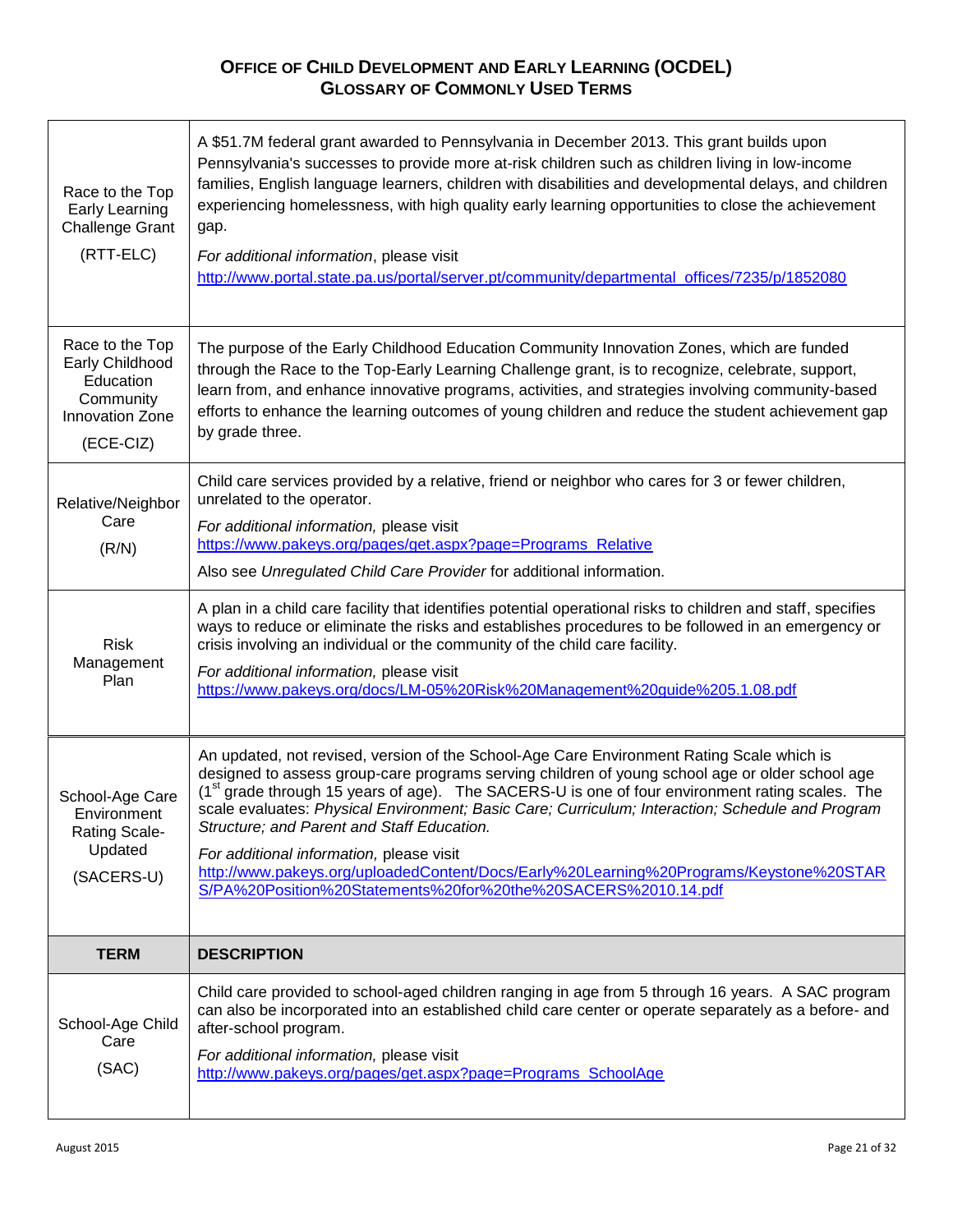| Science,<br>Technology,<br>Engineering and<br>Math<br>(STEM) | Integration of Science, Technology, Engineering and Math into the daily curriculum in which children<br>address real-word issues and attempt to solve real-world problems. A STEM environment is one in<br>which children are free to explore and investigate, ask open-ended questions and one that offers new<br>discoveries.<br>For additional information, please visit<br>http://www.portal.state.pa.us/portal/server.pt/document/1436993/integrative_science,_technology,_en<br>mathematics_(stem)_education_guidelines_pdf<br>gineering<br>http://www.pdesas.org/ |
|--------------------------------------------------------------|--------------------------------------------------------------------------------------------------------------------------------------------------------------------------------------------------------------------------------------------------------------------------------------------------------------------------------------------------------------------------------------------------------------------------------------------------------------------------------------------------------------------------------------------------------------------------|
| <b>Standards</b><br><b>Aligned Systems</b><br>(SAS)          | The Pennsylvania Standards Aligned System identifies six elements which, when used together,<br>provides a common framework for continuous student achievement. Clear Standards, Fair<br>Assessments, Curriculum Framework, Instruction, Materials and Resources, and Interventions are<br>the six elements high achieving programs have in common.<br>The website www.pdesas.org/ocdel provides information on the Standards Aligned System, as well<br>as practical resources for implementing SAS in early education settings.                                        |
| <b>STARS</b><br><b>Stakeholders</b>                          | The Pennsylvania Departments of Education and Human Services, Office of Child Development and<br>Early Learning (OCDEL) established the Keystone STARS Stakeholders (formerly known as STARS<br>Advisory) in 2005. The purpose of the Stakeholders is to advise OCDEL about the Keystone STARS<br>program including performance standards, operations, and program design.<br>For additional information, please visit<br>http://papromiseforchildren.com/wp-content/uploads/2015/04/2015-2016-STARS-Stakeholders-<br>Application-3.docx                                 |

| <b>TERM</b>                                                                      | <b>DESCRIPTION</b>                                                                                                                                                                                                                                                                                                                                                                                                                                                                                                                           |
|----------------------------------------------------------------------------------|----------------------------------------------------------------------------------------------------------------------------------------------------------------------------------------------------------------------------------------------------------------------------------------------------------------------------------------------------------------------------------------------------------------------------------------------------------------------------------------------------------------------------------------------|
| <b>STARS</b><br>Designation                                                      | A system for measuring the quality of child care and early learning providers. OCDEL evaluates<br>providers according to best practices in early learning. A one through four STARS is awarded based<br>on fulfilment of program standards, with STAR 4 being the highest award.<br>For additional information, please visit<br>http://www.pakeys.org/pages/starsDocs.aspx                                                                                                                                                                   |
| <b>STARS</b><br>Managers/<br>Specialist                                          | Regional Key staff that assist early childhood providers in participating in Keystone STARS through<br>mentoring/guidance, providing access to resources, professional development, STARS TA, grants<br>and awards, and other supports (e.g., vouchers, region specific resources, etc.) The Managers/<br>Specialists are the interpreters of the STARS Standards.                                                                                                                                                                           |
| <b>STARS Technical</b><br>Assistance<br>(STARS TA)                               | Specialized, one-on-one, time-limited, on-site assistance and consultation to help practitioners<br>achieve specific Keystone STARS standards.<br>For additional information, please visit<br>https://www.pakeys.org/pages/get.aspx?page=Programs_Tech                                                                                                                                                                                                                                                                                       |
| State Interagency<br>Coordinating<br>Council for Early<br>Intervention<br>(SICC) | The SICC is a 15-member advisory board of parents, Pennsylvania Departments of Education,<br>Health and Human Services (Departments) professionals, and others who are appointed by the<br>governor. The SICC advises and supports state agencies by making recommendations to the<br>Departments. The SICC is required by federal regulation and Pennsylvania Act 212 of 1990, the<br>"Early Intervention Services Systems Act."<br>For additional information, please visit<br>http://www.pattan.net/category/About/Partners/Single/?id=13 |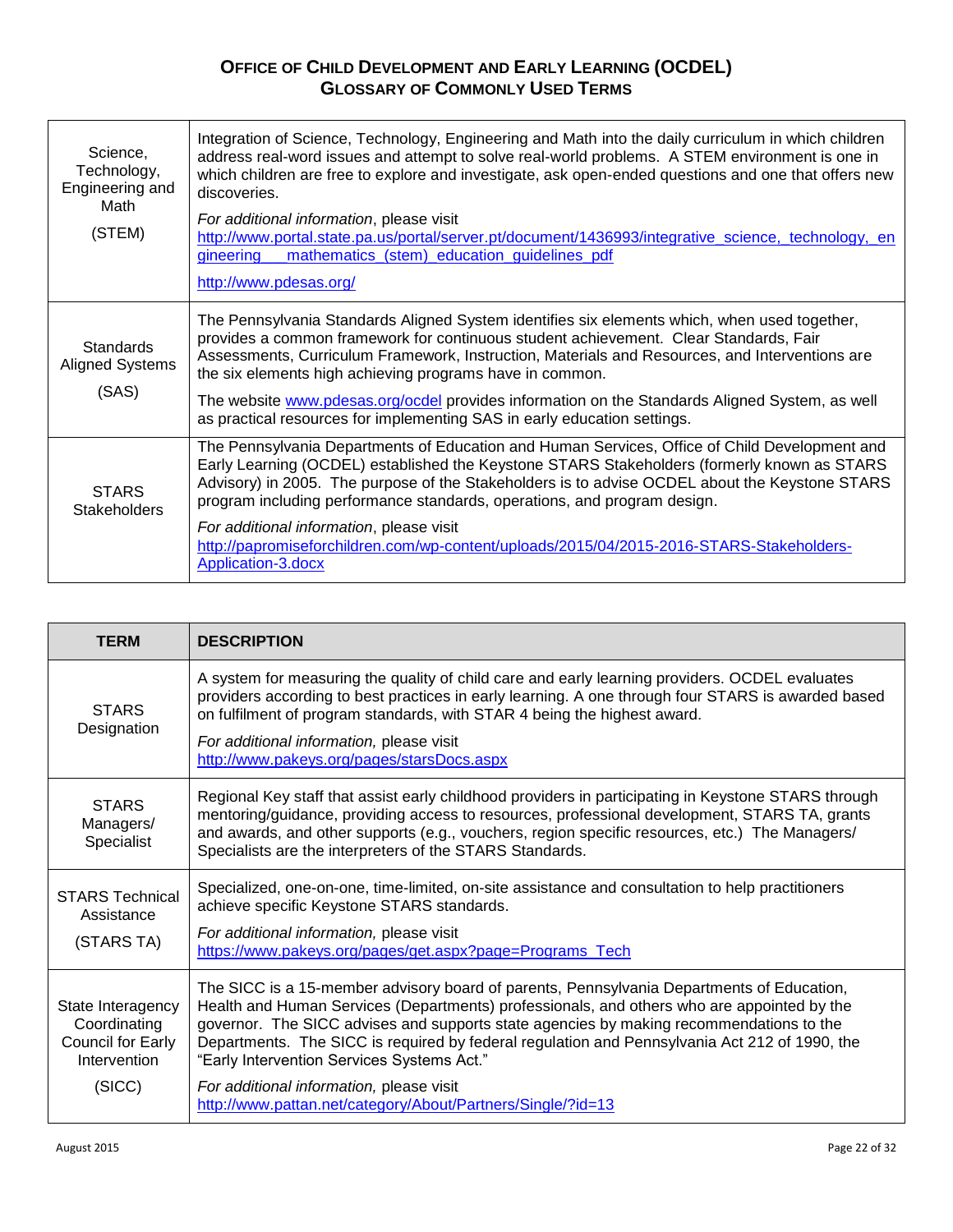| Strengthening<br><b>Families</b> | An approach implemented by OCDEL in which child- and family-serving programs frame their work<br>with children and families around building five, research-based Protective Factors: Parental<br>resilience; Social connections; Knowledge of parenting and child development; Concrete support in<br>times of need and Children's social and emotional development.<br>For additional information, please visit<br>www.strengtheningfamilies.net                                                    |
|----------------------------------|------------------------------------------------------------------------------------------------------------------------------------------------------------------------------------------------------------------------------------------------------------------------------------------------------------------------------------------------------------------------------------------------------------------------------------------------------------------------------------------------------|
| Teacher<br>Induction             | The support and guidance provided to novice teachers and school administrators in the early stages<br>of their careers. Induction encompasses orientation to the workplace, socialization, mentoring, and<br>guidance through beginning teacher practice. This encourages them to remain in the field and earn<br>their permanent teaching certificate.<br>For additional information, please visit<br>https://www.portal.state.pa.us/portal/server.pt/document/1367630/new_induction_guidelines_pdf |

| <b>TERM</b>                                                        | <b>DESCRIPTION</b>                                                                                                                                                                                                                                                                                                                                                                                                                                                                                                                                                                                                                                                                                                                                                                |
|--------------------------------------------------------------------|-----------------------------------------------------------------------------------------------------------------------------------------------------------------------------------------------------------------------------------------------------------------------------------------------------------------------------------------------------------------------------------------------------------------------------------------------------------------------------------------------------------------------------------------------------------------------------------------------------------------------------------------------------------------------------------------------------------------------------------------------------------------------------------|
| Technical<br>Assistance<br>Accountability<br>Plan<br>(TAAP)        | A protocol which establishes baselines for expectations of measurable success of the technical<br>assistance delivered.<br>For additional information, please visit<br>http://www.pakeys.org/pages/get.aspx?page=Programs_Tech                                                                                                                                                                                                                                                                                                                                                                                                                                                                                                                                                    |
| Temporary<br>Assistance for<br>Needy Families<br>(TANF)            | The Temporary Assistance for Needy Families (TANF) program is designed to help needy families<br>achieve self-sufficiency. TANF payments are funded by federal and state dollars. Applicants must<br>meet certain eligibility requirements and provide proof of their statements about household<br>circumstances.<br>For additional information, please visit<br>http://www.dhs.state.pa.us/foradults/cashassistance/tanfandmovingtoindependence/index.htm                                                                                                                                                                                                                                                                                                                       |
| <b>Tiered Quality</b><br>Rating<br>Improvement<br>Scale<br>(TQRIS) | TQRIS (also see QRIS) is the system through which the State uses a set of progressively higher<br>Program Standards to evaluate the quality of an Early Learning and Development Program and to<br>support program improvement. A Tiered Quality Rating and Improvement System consists of four<br>components: 1) tiered Program Standards with multiple rating categories that clearly and<br>meaningfully differentiate program quality levels; 2) monitoring to evaluate program quality based on<br>the Program Standards; 3) supports to help programs meet progressively higher standards (e.g.,<br>through training, technical assistance, financial support); and 4) public availability of program quality<br>ratings; and includes a process for validating the system. |
|                                                                    | Pennsylvania's TQRIS is known as Keystone STARS                                                                                                                                                                                                                                                                                                                                                                                                                                                                                                                                                                                                                                                                                                                                   |
|                                                                    | For additional information, please visit                                                                                                                                                                                                                                                                                                                                                                                                                                                                                                                                                                                                                                                                                                                                          |
|                                                                    | http://www.pakeys.org/pages/get.aspx?page=Programs STARS                                                                                                                                                                                                                                                                                                                                                                                                                                                                                                                                                                                                                                                                                                                          |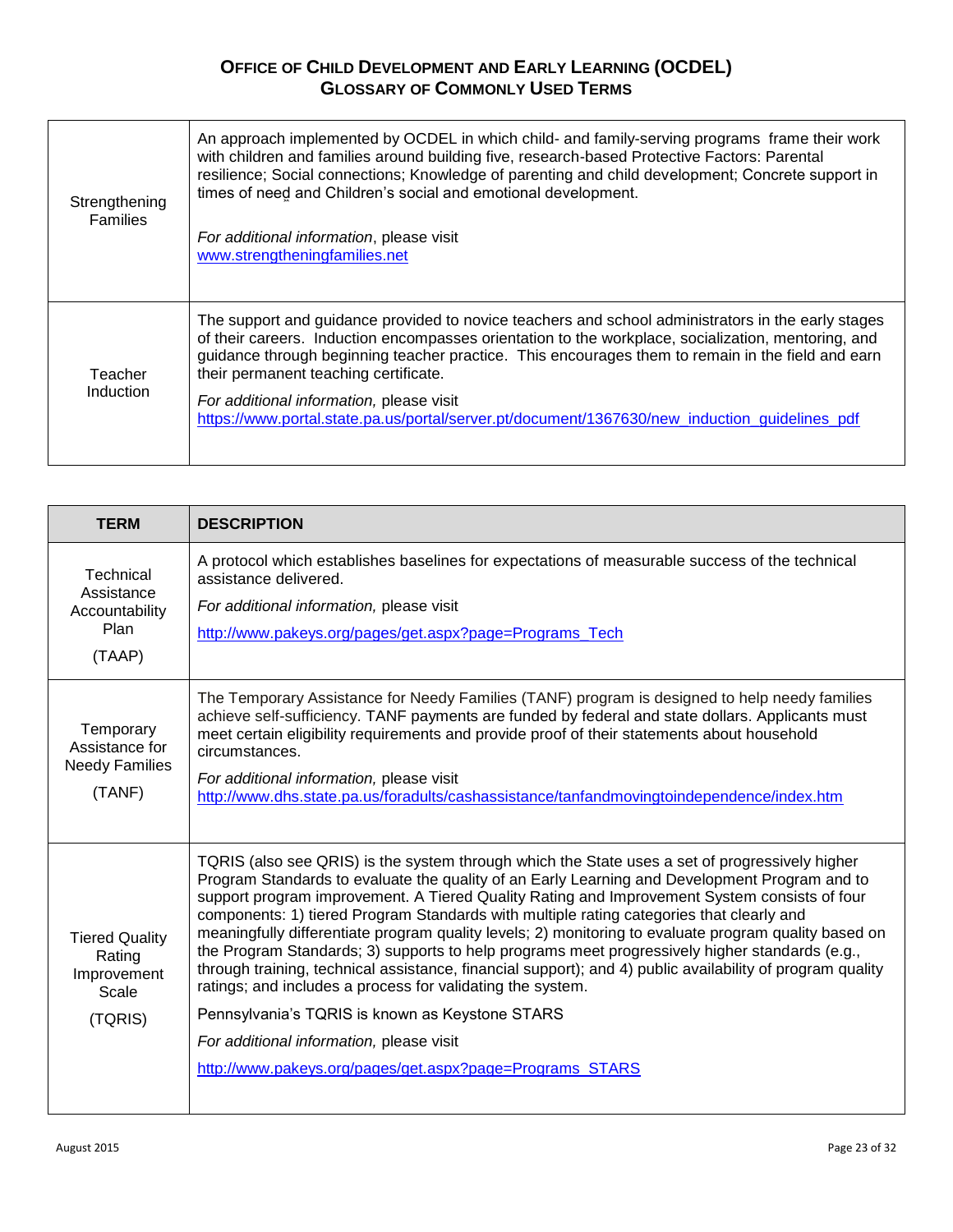| <b>Transition Across</b><br>the Continuum of<br>Early Learning<br>(TACEL) | A framework for school readiness and school success based on aligning systems (family, school and<br>community) in which transition is understood as an on-going process beginning with birth and<br>continuing through entrance into formal schooling to 3 <sup>rd</sup> grade.<br>For information about the toolkit, please visit<br>http://www.pakeys.org/pages/get.aspx?page=TransitionToolkit                                                                                                                                                                                                                                |
|---------------------------------------------------------------------------|-----------------------------------------------------------------------------------------------------------------------------------------------------------------------------------------------------------------------------------------------------------------------------------------------------------------------------------------------------------------------------------------------------------------------------------------------------------------------------------------------------------------------------------------------------------------------------------------------------------------------------------|
| Transition<br>tο<br>Kindergarten                                          | The process of establishing transition to kindergarten practices which provide continuity and consider<br>the contexts and relationships that interact with each other and the child, thereby easing the transition<br>process and providing the foundation for positive learning experiences.<br>For additional information, please visit<br>https://www.pakeys.org/pages/get.aspx?page=Transition_to_K                                                                                                                                                                                                                          |
| Unregulated<br><b>Child Care</b><br>Provider                              | A provider of child care services that is not required to be certified or registered according to the<br>provisions of Articles IX and X or 55 Pa Code Chapters 20, 3270, 3280, and 3290. The term<br>"relative/neighbor care" is typically used to reference a provider serving three or fewer children that is<br>eligible to receive public dollars as payment for child care, but is not required to be certified or<br>registered. A relative/neighbor provider who participates in the child care subsidy system is required<br>to comply with funding standards included in the provider agreement for child care subsidy. |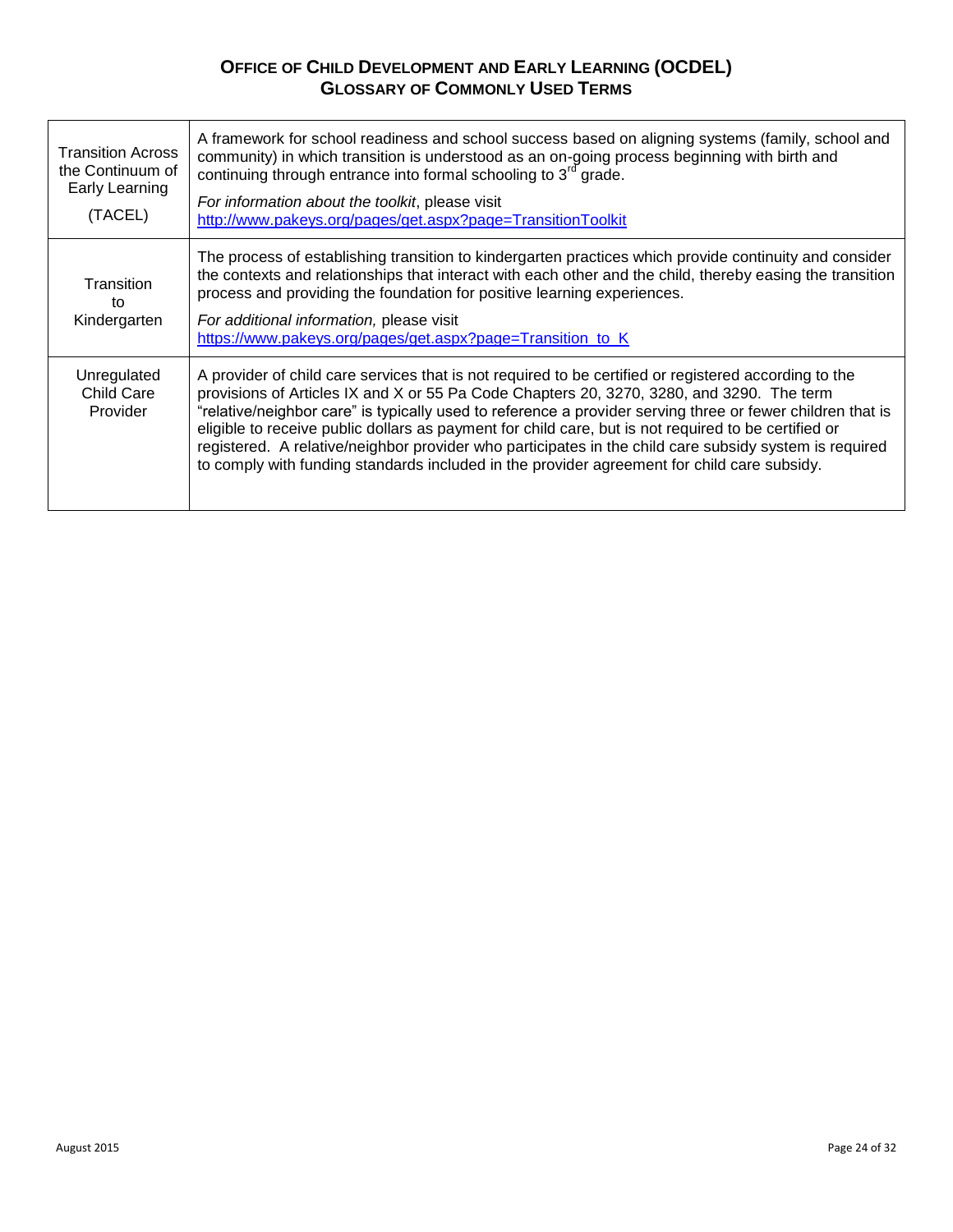| AA           | Associate of Arts Degree                          |
|--------------|---------------------------------------------------|
| <b>ACEI</b>  | Association for Childhood Education International |
| ABG          | <b>Accountability Block Grant</b>                 |
| <b>ADA</b>   | American's with Disabilities Act                  |
| <b>AGS</b>   | <b>Assistant Group Supervisor</b>                 |
| <b>AHA</b>   | American Heart Association                        |
| Al           | Affiliate Instructor                              |
| <b>APS</b>   | <b>Approved Private School</b>                    |
| <b>ARC</b>   | Advocacy and Resources for Citizens               |
| <b>ASQ</b>   | Ages and Stages Questionnaire                     |
| ASQ:SE       | Ages and Stages: Social Emotional                 |
| <b>ASTM</b>  | American Society for Testing Materials            |
| BA           | <b>Bachelor of Arts</b>                           |
| <b>BCS</b>   | <b>Bureau of Certification Services</b>           |
| <b>BEIS</b>  | <b>Bureau of Early Intervention Services</b>      |
| <b>BELS</b>  | <b>Bureau of Early Learning Services</b>          |
| <b>BKC</b>   | <b>Better Kids Care</b>                           |
| <b>BS</b>    | <b>Bachelor of Science</b>                        |
| <b>BSCS</b>  | <b>Bureau Subsidized Childcare Services</b>       |
| <b>CACFP</b> | Child and Adult Care Food Program                 |
| CAO          | <b>County Assistance Office</b>                   |
| CAP          | <b>Community Action Program</b>                   |
| <b>CELL</b>  | Center for Early Literacy Learning                |
| <b>CKC</b>   | Core Knowledge Competencies                       |
| CC           | <b>Certified Consultant</b>                       |
| CCC          | <b>Child Care Center</b>                          |
| <b>CCDBG</b> | Child Care and Development Block Grant            |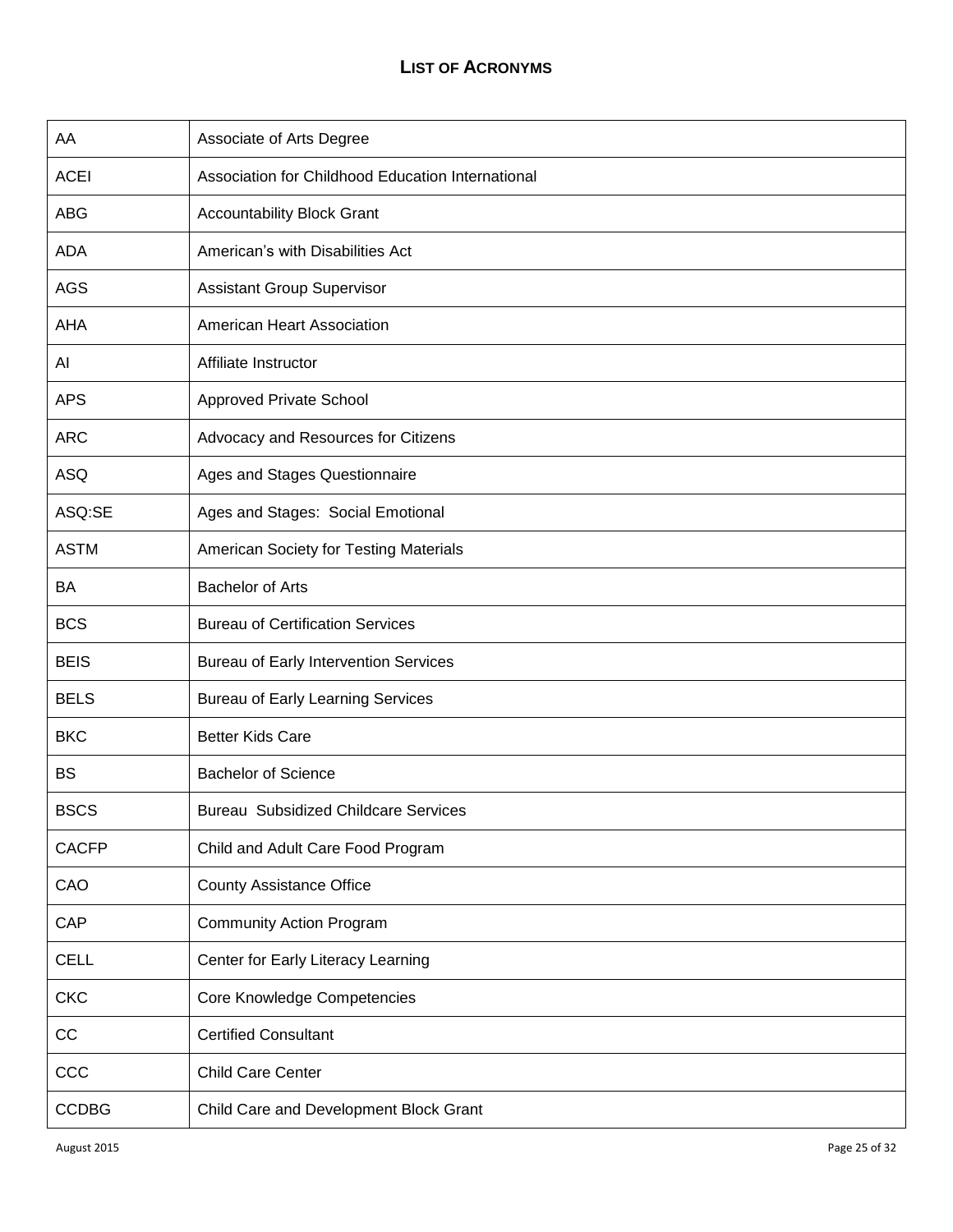| <b>CCDF</b>    | Child Care and Development Fund                                  |
|----------------|------------------------------------------------------------------|
| <b>CCHC</b>    | Child Care Health Consultant                                     |
| <b>CCIS</b>    | <b>Child Care Information Services</b>                           |
| <b>CCP</b>     | <b>Child Care Professional</b>                                   |
| <b>CCW</b>     | <b>Child Care Works</b>                                          |
| CD             | <b>Child Development</b>                                         |
| <b>CDA</b>     | <b>Child Development Associate</b>                               |
| CDC            | Centers for Disease Control and Prevention                       |
| <b>CEU</b>     | <b>Continuing Education Units</b>                                |
| <b>CFOC</b>    | Caring for our Children (A Book for Health and Safety Resources) |
| <b>CHEA</b>    | Council for Higher Education Accreditation                       |
| <b>CHIP</b>    | Children's Health Insurance Program                              |
| CI             | <b>Certified Instructor</b>                                      |
| <b>CKC</b>     | Core Knowledge Competencies                                      |
| <b>CLASS</b>   | <b>Classroom Assessment Scoring System</b>                       |
| <b>COA</b>     | Council on Accreditation                                         |
| <b>COMPASS</b> | Commonwealth of Pennsylvania Access to Social Services           |
| <b>CPDS</b>    | <b>Core Professional Development Series</b>                      |
| <b>CPSC</b>    | <b>Consumer Product Safety Commission</b>                        |
| <b>CPSL</b>    | <b>Child Protective Services Law</b>                             |
| CQI            | <b>Continuous Quality Improvement</b>                            |
| <b>CTF</b>     | <b>Children's Trust Fund</b>                                     |
| <b>CYS</b>     | <b>Children and Youth Services</b>                               |
| <b>DAP</b>     | Developmentally Appropriate Practice                             |
| DI             | Director Instructor                                              |
| <b>DOH</b>     | Department of Health                                             |
| <b>DHS</b>     | Department of Human Services                                     |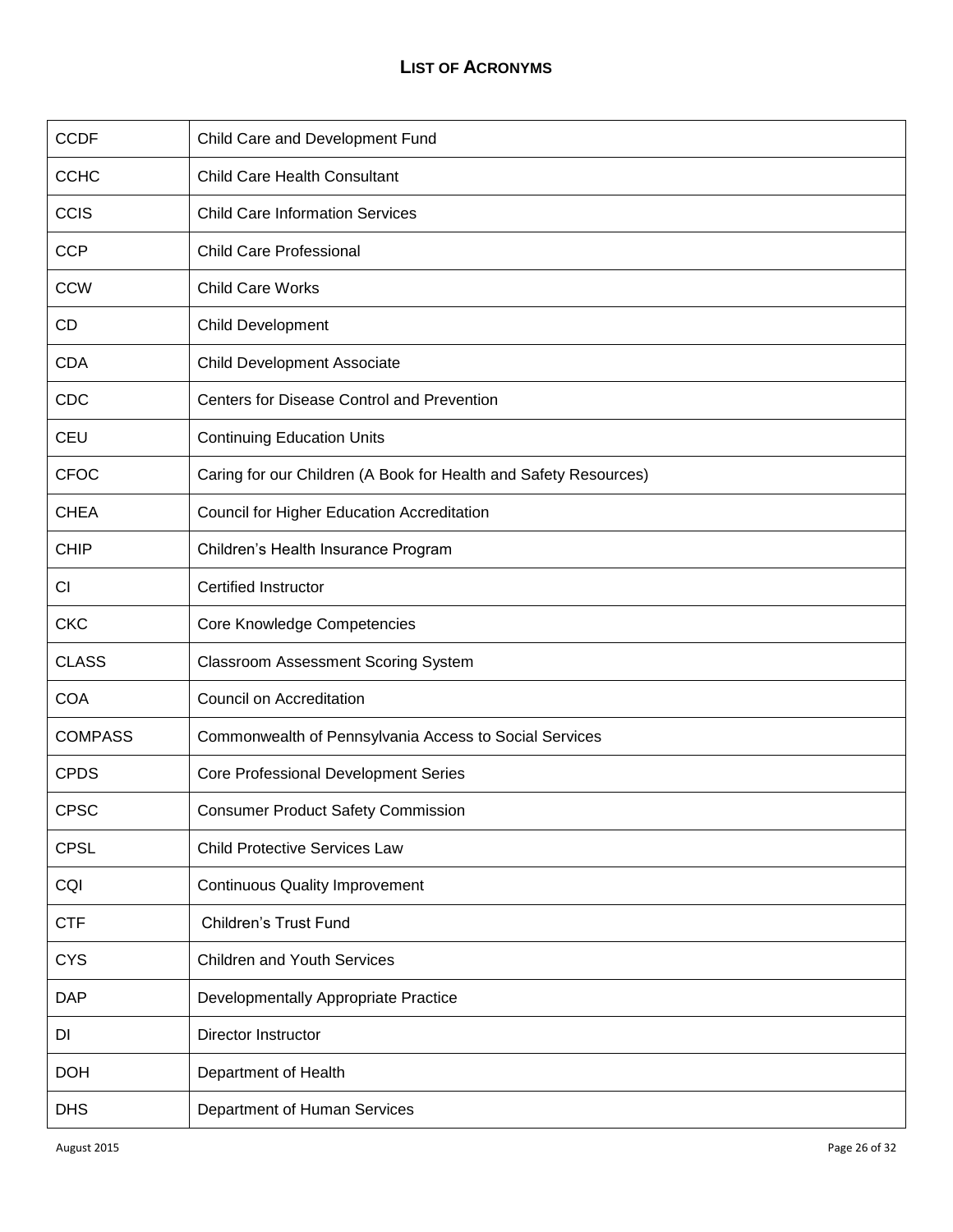| <b>DRA</b>            | Division of Regulatory Administration                                |
|-----------------------|----------------------------------------------------------------------|
| <b>ECERS-R</b>        | Early Childhood Environment Rating Scale - Revised                   |
| ECERS-3               | Early Childhood Environment Rating Scale (3rd Edition)               |
| <b>ECEAC</b>          | Early Care and Education Advisory Committee                          |
| <b>ECE</b>            | Early Care and Education                                             |
| <b>ECE</b>            | Early Childhood Education                                            |
| ECE-CIZ               | Race to the Top Early Childhood Education- Community Innovation Zone |
| <b>ECEE</b>           | Early Childhood Education Educator                                   |
| <b>ECEL Institute</b> | Early Childhood Executive Leadership Institute                       |
| <b>ECELS</b>          | Early Childhood Education Linkage Systems                            |
| <b>ECMH</b>           | Early Childhood Mental Health Consultation                           |
| <b>ECT</b>            | <b>Enrollment Calculation Tool</b>                                   |
| <b>EHS</b>            | Early Head Start                                                     |
| EL                    | Early Intervention                                                   |
| <b>EITA</b>           | Early Intervention Technical Assistance                              |
| <b>ELC</b>            | <b>Early Learning Council</b>                                        |
| <b>ELL</b>            | English Language Learners                                            |
| <b>ELN</b>            | <b>Early Learning Network</b>                                        |
| <b>ELOR</b>           | Early Learning Outcomes Reporting                                    |
| <b>ELS</b>            | <b>Early Learning Standards</b>                                      |
| ER                    | <b>Evaluation Report</b>                                             |
| <b>ERA</b>            | <b>Education and Retention Award</b>                                 |
| <b>ERS</b>            | <b>Environment Rating Scale</b>                                      |
| ERP                   | <b>Executive Review Process</b>                                      |
| <b>FAPE</b>           | Free Appropriate Public Education                                    |
| <b>FAQ</b>            | <b>Frequently Asked Questions</b>                                    |
| <b>FBA</b>            | <b>Functional Behavioral Assessment</b>                              |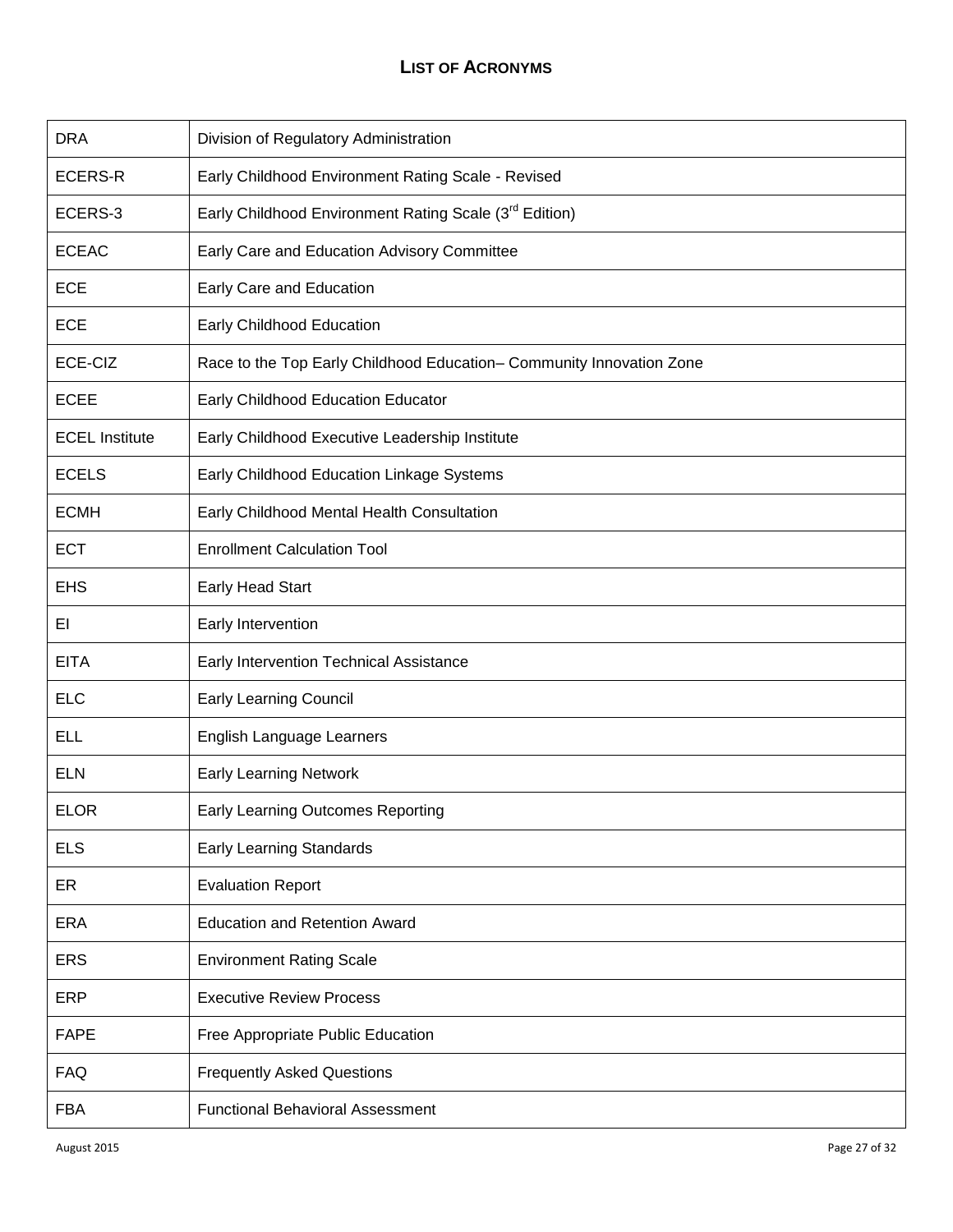| <b>FCC</b>       | Family Child Care                                                              |
|------------------|--------------------------------------------------------------------------------|
| <b>FCCERS-R</b>  | Family Child Care Environment Rating Scale - Revised (Part of the Core Series) |
| <b>FCCH</b>      | Family Child Care Home                                                         |
| <b>FEIN</b>      | Federal Employment Identification Number                                       |
| <b>FERPA</b>     | Family Educational Rights and Privacy Act                                      |
| <b>FSW</b>       | <b>Family Social Worker</b>                                                    |
| <b>FTE</b>       | <b>Full-Time Enrollment</b>                                                    |
| <b>GBB</b>       | Good, Better, Best                                                             |
| <b>GED</b>       | <b>General Equivalency Development</b>                                         |
| <b>GCCH</b>      | Group Child Care Home                                                          |
| GS               | <b>Group Supervisor</b>                                                        |
| <b>HS</b>        | <b>Head Start</b>                                                              |
| H&S              | <b>Health and Safety</b>                                                       |
| <b>HSSAP</b>     | Head Start Supplemental Assistance Program                                     |
| <b>HSSCO</b>     | <b>Head Start State Collaboration Office</b>                                   |
| <b>IDEA</b>      | Individuals with Disabilities Education Act                                    |
| <b>IEP</b>       | Individualized Education Program                                               |
| <b>IFSP</b>      | Individualized Family Service Plan                                             |
| IMIL             | I Am Moving, I Am Learning                                                     |
| <b>IPDP</b>      | Individual Professional Development Plan                                       |
| <b>IRRC</b>      | <b>Independent Regulatory Review Commission</b>                                |
| I/T              | Infant/Toddler                                                                 |
| <b>ITERS-R</b>   | Infant/Toddler Environment Rating Scale - Revised (Part of the Core Series)    |
| <b>IS</b>        | <b>Inspection Summary</b>                                                      |
| IU               | Intermediate Unit                                                              |
| K <sub>2</sub> Q | Keys to Quality                                                                |
| LAAEYC           | Lancaster Area Association for the Education of Young Children                 |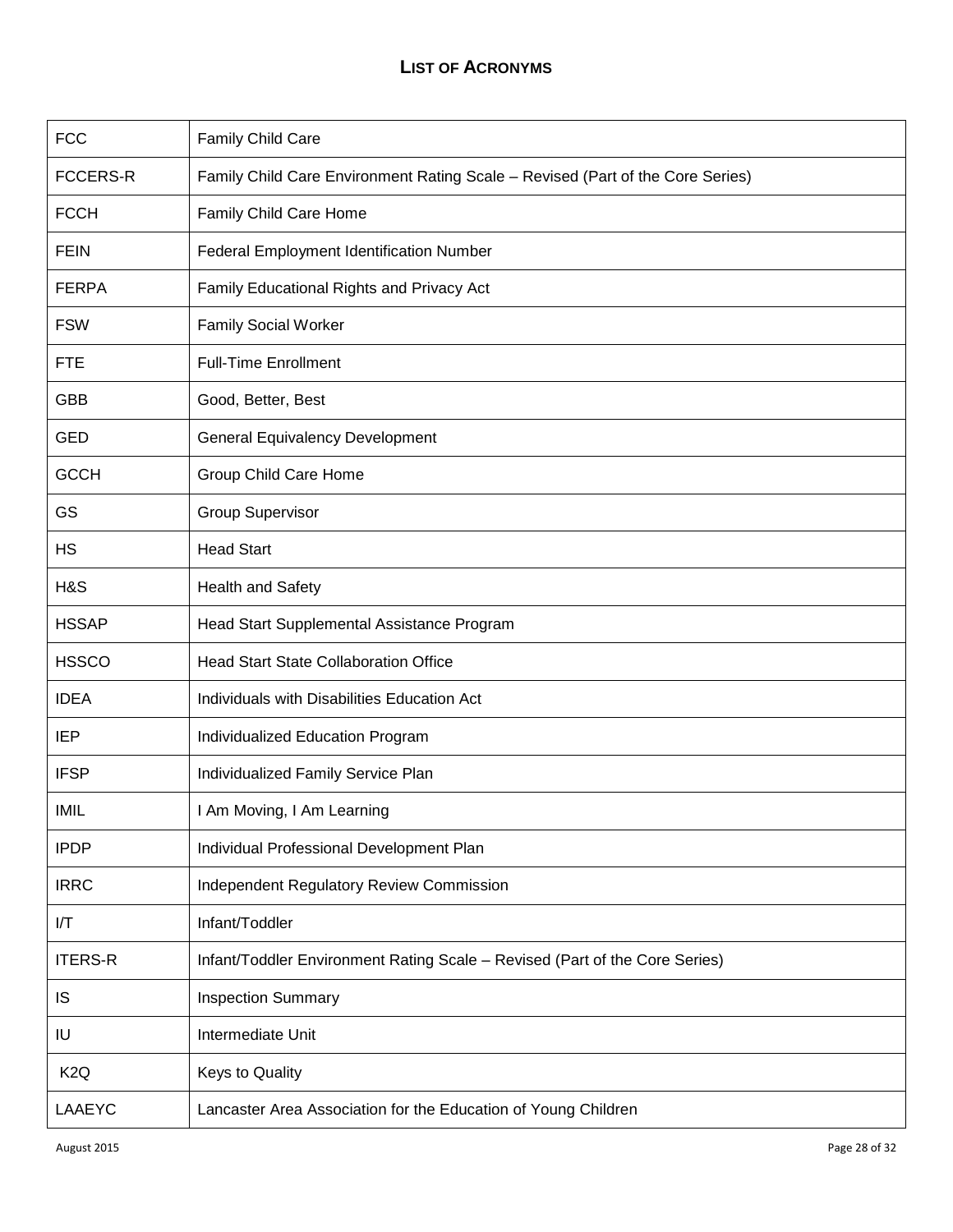| <b>LEA</b>    | <b>Local Education Agency</b>                                 |
|---------------|---------------------------------------------------------------|
| <b>LEARN</b>  | <b>Local Education and Resource Network</b>                   |
| <b>LICC</b>   | Local Interagency Coordinating Council for Early Intervention |
| <b>LRE</b>    | <b>Least Restrictive Environment</b>                          |
| МA            | Medical Assistance/Medicaid                                   |
| <b>MAWA</b>   | Mutually Agreed upon Written Agreement                        |
| <b>MCCHP</b>  | Model Child Care Health Policies                              |
| <b>MERA</b>   | Merit and Education Retention Award                           |
| MH/ID         | Mental Health and Intellectual Disabilities                   |
| <b>MIECHV</b> | Maternal, Infant, and Early Childhood Home Visitation         |
| MIM           | Mind in the Making                                            |
| <b>MOU</b>    | Memorandum of Understanding                                   |
| <b>MSCHE</b>  | Middle States Commission on Higher Education                  |
| <b>NAA</b>    | National After School Association                             |
| <b>NAEYC</b>  | National Association for the Education of Young Children      |
| <b>NAFCC</b>  | National Association for Family Child Care                    |
| <b>NAA</b>    | National After-School Alliance                                |
| <b>NCATE</b>  | National Council for Accreditation of Teacher Education       |
| <b>NCCIC</b>  | National Child Care Information Center                        |
| <b>NECPA</b>  | National Early Childhood Program Accreditation                |
| <b>NIEER</b>  | National Institute for Early Education Research               |
| <b>NITCCI</b> | National Infant and Toddler Child Care Initiative             |
| <b>NOREP</b>  | Notice of Recommended Educational Placement                   |
| <b>NSL</b>    | No Star Level                                                 |
| <b>NSO</b>    | <b>New Staff Orientation</b>                                  |
| <b>OCDEL</b>  | Office of Child Development and Early Learning                |
| <b>OCYF</b>   | Office of Children, Youth and Families                        |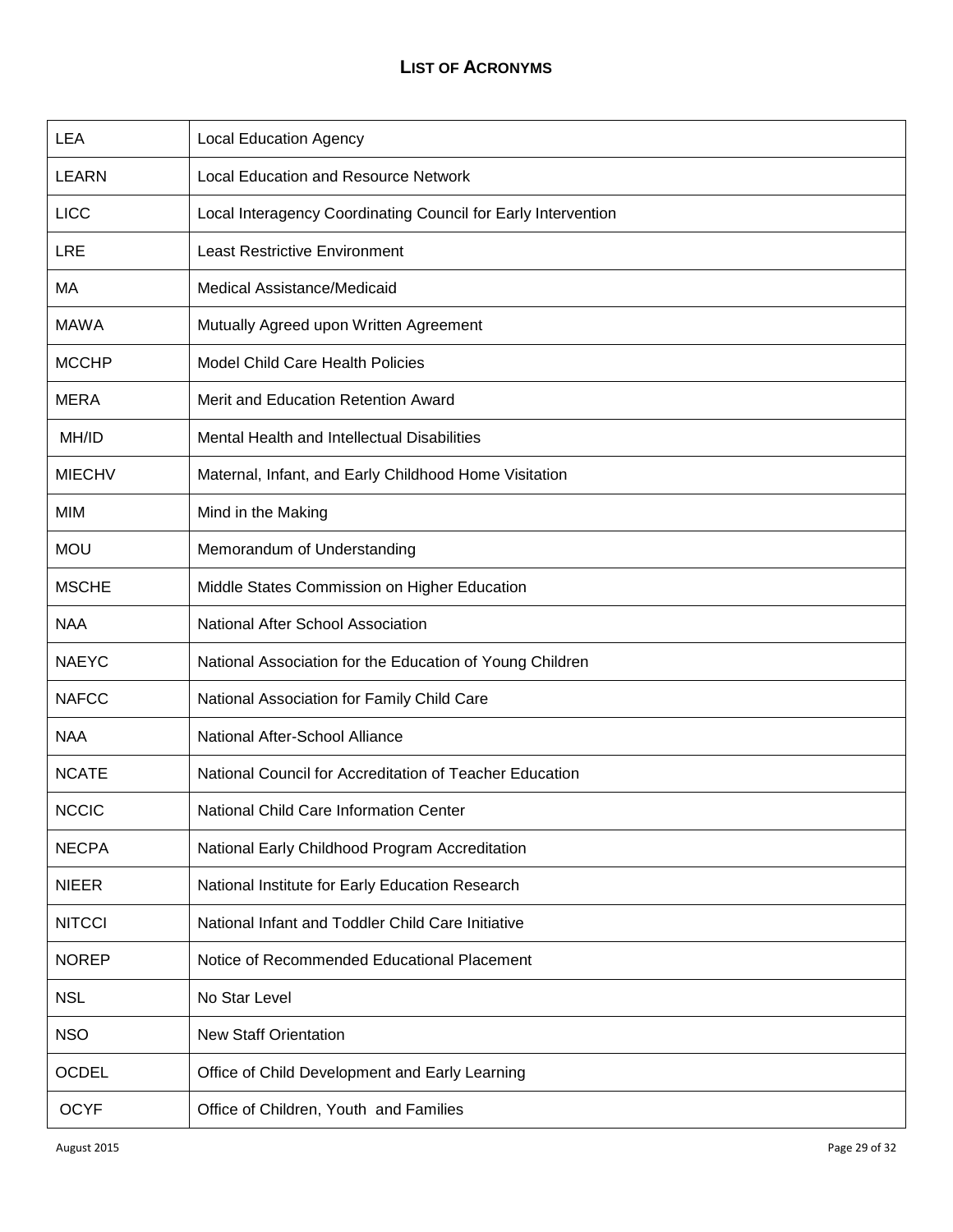| <b>ODR</b>      | Office for Dispute Resolution                                              |
|-----------------|----------------------------------------------------------------------------|
| <b>OMHSAS</b>   | Office of Mental Health and Substance Abuse Services                       |
| <b>OSEP</b>     | Office of Special Education Programs                                       |
| <b>OST</b>      | Out of School Time                                                         |
| <b>PACCA</b>    | Pennsylvania Child Care Association                                        |
| PA - AAP        | Pennsylvania Chapter - American Academy of Pediatrics                      |
| PA HSSCO        | Pennsylvania Head Start State Collaboration Office                         |
| <b>PA - NFP</b> | Pennsylvania Nurse-Family Partnership                                      |
| <b>PKC</b>      | Pennsylvania Pre-K Counts                                                  |
| <b>PASSHE</b>   | Pennsylvania State System of Higher Education                              |
| PaTTAN          | Pennsylvania Training and Technical Assistance Network                     |
| <b>PCHP</b>     | Parent-Child Home Program                                                  |
| <b>PD</b>       | <b>Professional Development</b>                                            |
| <b>PDE</b>      | Pennsylvania Department of Education                                       |
| <b>PDII</b>     | Professional Development Instructor Institute                              |
| <b>PDO</b>      | Professional Development Organization                                      |
| <b>PELICAN</b>  | Pennsylvania's Enterprise to Link Information for Children Across Networks |
| <b>PFA</b>      | <b>Pediatric First Aid</b>                                                 |
| <b>PHSA</b>     | Pennsylvania Head Start Association                                        |
| <b>PIMS</b>     | Pennsylvania Information Management System                                 |
| <b>PIRC</b>     | Pennsylvania Parent Information Resource Center                            |
| <b>PITC</b>     | The Program for Infant-Toddler Care                                        |
| <b>PPC</b>      | <b>Parent Policy Council</b>                                               |
| <b>PPC</b>      | Pennsylvania Partnerships for Children                                     |
| <b>PQAS</b>     | Pennsylvania Quality Assurance System                                      |
| <b>PSAYDN</b>   | Pennsylvania Statewide Afterschool/Youth Development Network               |
| <b>PSP</b>      | <b>Primary Staff Person</b>                                                |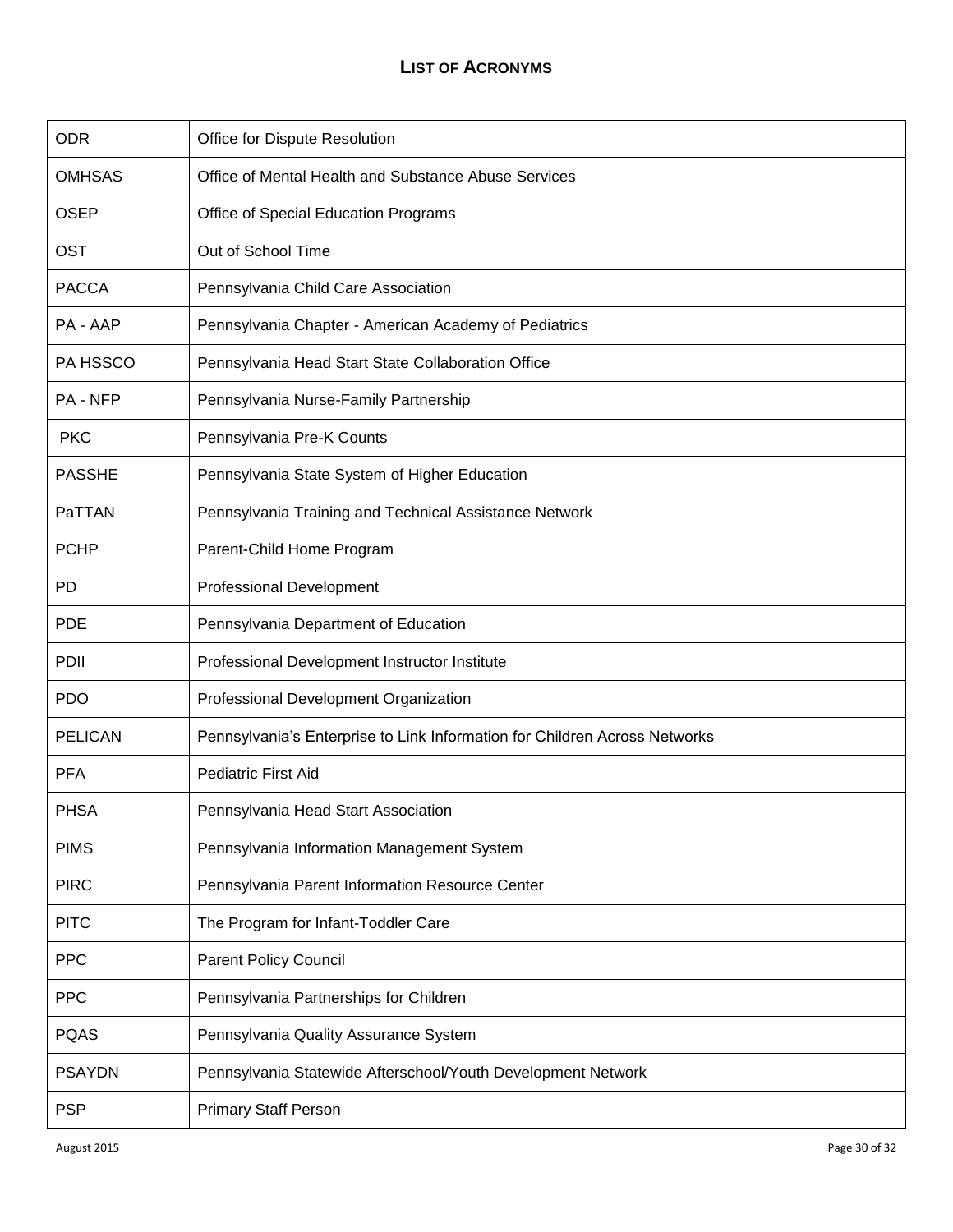| <b>PSSA</b>      | Pennsylvania System of School Assessment                          |
|------------------|-------------------------------------------------------------------|
| <b>PVAAS</b>     | Pennsylvania Value Added Assessment System                        |
| QIP              | <b>Quality Improvement Plan</b>                                   |
| QRIS             | Quality Rating and Improvement System                             |
| <b>QUEST</b>     | Quality Early Education through Salaries and Training             |
| R/N              | Relative/Neighbor Care                                            |
| <b>RFA</b>       | <b>Request for Application</b>                                    |
| R&R              | <b>Resource and Referral</b>                                      |
| RTT - ELC        | Race to the Top - Early Learning Challenge grant                  |
| <b>SAC</b>       | School-Age Child Care                                             |
| SACC-PD/TA       | School-Age Care Professional Development and Technical Assistance |
| <b>SACERS</b>    | School-Age Care Environment Rating Scale                          |
| SACERS-U         | School-Age Care Environment Rating Scale - Updated                |
| <b>SAPC</b>      | School-Age Professional Credential                                |
| SAS              | <b>Standards Aligned Systems</b>                                  |
| <b>SEA</b>       | <b>State Educational Agency</b>                                   |
| <b>SICC</b>      | State Interagency Coordinating Council for Early Intervention     |
| <b>SNAP</b>      | Supplemental Nutrition Assistance Program (formerly Food Stamps)  |
| <b>SPECS</b>     | Scaling Progress in Early Childhood Settings                      |
| SQAP             | <b>Staff Qualification Action Plan</b>                            |
| <b>STARS</b>     | Standards, Training, Assistance, Resource, Support                |
| <b>STARS ERA</b> | <b>STARS Education and Retention Award</b>                        |
| <b>STARS TA</b>  | <b>STARS Technical Assistance</b>                                 |
| <b>STEM</b>      | Science, Technology, Engineering and Math                         |
| <b>SWOT</b>      | Strengths, Weaknesses, Opportunities, Threats                     |
| TA               | <b>Technical Assistance</b>                                       |
| <b>TAAP</b>      | <b>Technical Assistance Accountability Plan</b>                   |